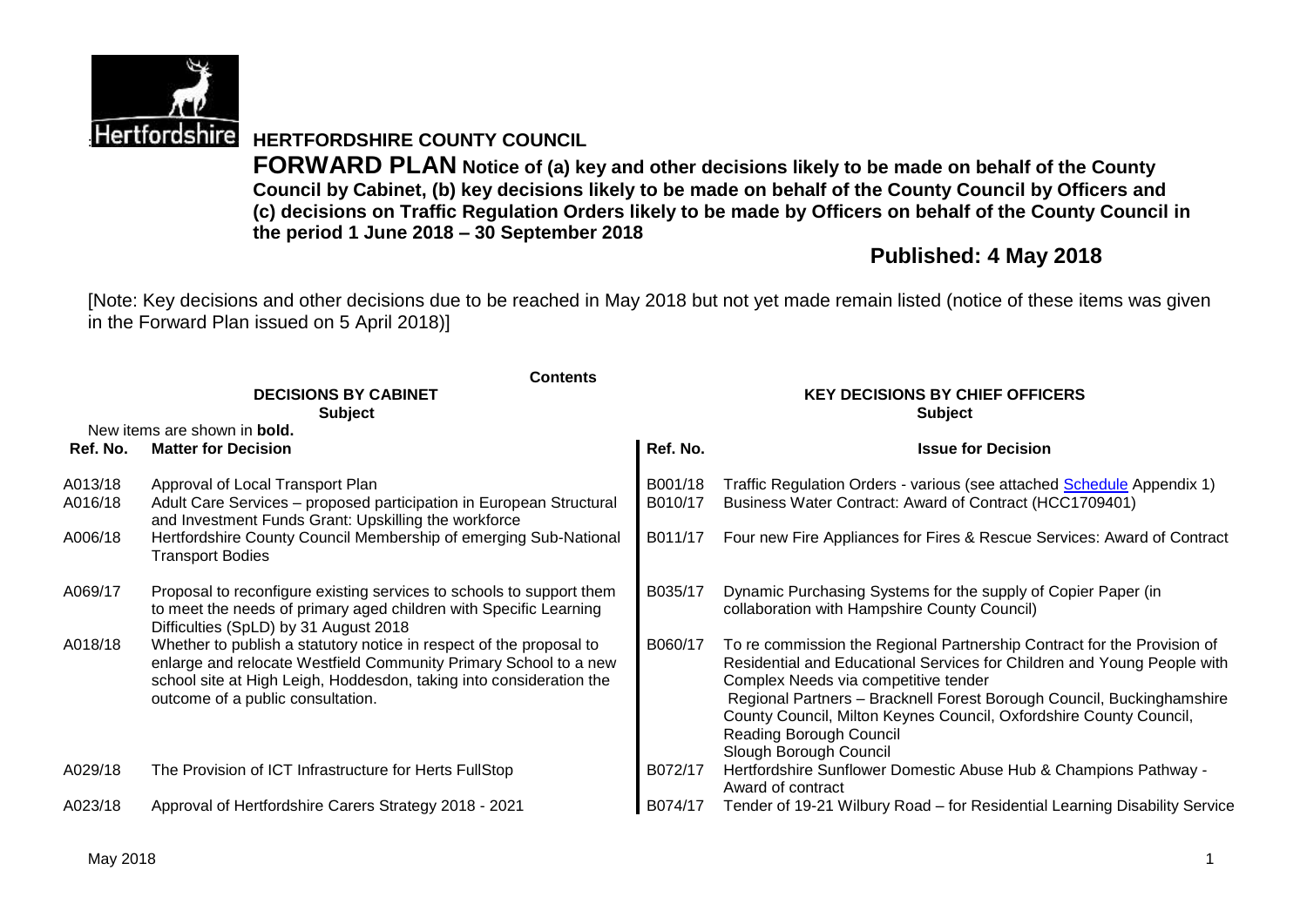| A024/18            | <b>Adult Social Care Workforce Strategy</b>                                                                                                                                                                                         | B078/17            | PEP7 - Expansion at Millfield First and Nursery School, Buntingford<br>HCC1709929                                                                                                                          |
|--------------------|-------------------------------------------------------------------------------------------------------------------------------------------------------------------------------------------------------------------------------------|--------------------|------------------------------------------------------------------------------------------------------------------------------------------------------------------------------------------------------------|
| A031/18            | A change in approach to developer sought contributions to school<br>buildings                                                                                                                                                       | B080/17            | PEP7 - Expansion at St Catherine's VC Church of England Primary School,<br>Hoddesdon HCC1709930                                                                                                            |
| A032/18            | Budget Virement request - Transfer of £1m from Care<br><b>Purchasing to Staffing budget within Adult Disability Services</b>                                                                                                        | B083/17            | Framework agreement for the Supply of Independent Living Products (in<br>collaboration with Hampshire County Council, Southend-on-Sea Borough<br><b>Council and Coventry County Council)</b>               |
| A033/18            | Consider the strategic acquisition of property, Hemel<br>Hempstead                                                                                                                                                                  | B090/17            | Batch 40 Package 3 - Boiler Works - St Andrews C of E (VC) Primary<br>School, Stanstead Abbotts, Priors Wood Primary School, Ware & Studlands<br>Rise School, Royston<br>Award of Contract HCC1710053      |
| A034/18            | Whether or not to agree to the proposal to relocate the Primary<br>Support Base (PSB) at Springmead Primary School to Swallow<br>Dell Primary and Nursery School taking into consideration the<br>outcome of a public consultation. | B092/17            | Batch 40 Package 7 - Boiler Works - Redbourn Infant & Nursery School &<br>St Lukes School, Redbourn<br>Award of contract HCC1710056                                                                        |
| A035/18            | <b>Budget Monitor Report - Outturn 2017/18</b>                                                                                                                                                                                      | B095/17            | Batch 42 Package 1 - Roofing Works - Bernards Heath Infants, St Albans,<br>Camp Primary & Nursery School, St Albans & Heath Lane Nursery School,<br>Hemel Hempstead Award of contract HCC1710059           |
| A012/18            | Adoption of revised Minerals And Waste Development Scheme                                                                                                                                                                           | B096/17            | Batch 42 Package 2 - Roofing Works - Moss Bury Primary School &<br>Nursery, Stevenage, Purwell Primary School, Hitchin & Watchlytes School,<br>Welwyn Garden City Award of contract HCC1710060             |
| A025/18            | Approval of A414 strategy                                                                                                                                                                                                           | B097/17            | Batch 42 Package 3 - Roofing Works - Bonneygrove Primary School,<br>Cheshunt, Layston Church of England First School, Buntingford &<br>Longlands Primary School, Cheshunt<br>Award of contract HCC1710061  |
| A026/18            | South West Herts Growth and Transport Plan                                                                                                                                                                                          | B098/17            | Batch 42 Package 4 - Roofing Works - Heathlands School, St Albans<br>Award of contract HCC1710062                                                                                                          |
| A020/18            | Hertfordshire's Children's Plan                                                                                                                                                                                                     | B099/17            | Batch 40 Package 6 - Boiler Works - Whitehill Junior School, Hitchin &<br>Longmeadow, Stevenage<br>Award of contract HCC1710055                                                                            |
| A030/18            | Invest to Transform funding for Childrens Services SEND (Special<br>Educational Needs & Disability) services                                                                                                                        | B104/17            | New Contract for the Provision of a Two Bed Emergency Therapeutic<br>residential Unit for Children and Young People aged 11-16 with Challenging<br>and Complex Needs (Hudnall Park)                        |
| A036/18            | Hertfordshire County Council Annual Report 2017/2018                                                                                                                                                                                | B107/17            | Cross regional tender process to establish a new contract for the provision<br>of Residential Placements for Children and Young People aged 10-17 with<br>Challenging and Complex needs: Award of contract |
| A027/18            | ACS Market Position Statements - for review                                                                                                                                                                                         | B111/17            | St Albans Library - Refurbishment<br>HCC1709428                                                                                                                                                            |
| A028/18<br>A022/18 | Changes to Local Safeguarding Board Arrangements<br>Approval of Winter Service Operational Plan 2018/19                                                                                                                             | B115/17<br>B002/18 | The Supply of Office Furniture<br>Batch 40 Package 8 - Mechanical & Electrical Works, Commonswood<br>School & Sheredes Primary School & Nursery HCC1710170                                                 |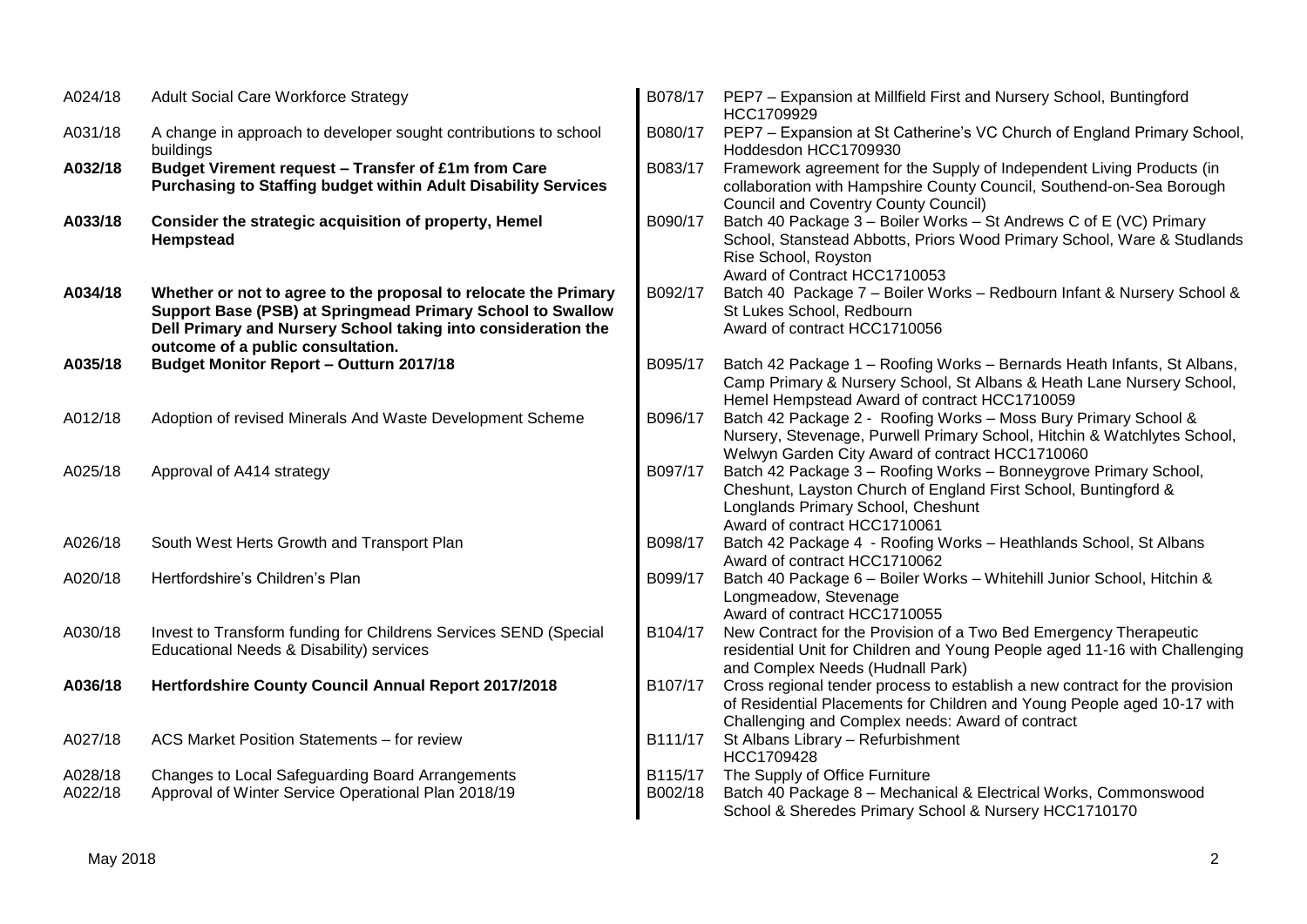| A090/17 | To consider whether to approve proposed changes to the current<br>Highways Resilience Network.                   | B007/18 | Procurement and award of contract to extend superfast fibre broadband to<br>the last percentage of rural business areas in Hertfordshire in line with<br>DEFRA funding provision         |
|---------|------------------------------------------------------------------------------------------------------------------|---------|------------------------------------------------------------------------------------------------------------------------------------------------------------------------------------------|
| A037/18 | <b>Commuted Sums - Review of scope of works and charges to</b><br>developers for newly created highways          | B009/18 | Provision of an abstinence focussed drug and alcohol recovery programme<br>- Award of contract                                                                                           |
| A038/18 | Approval of Transport Asset Management Plan Annual Progress<br>Report & Code of Practice - Well Managed Highways | B010/18 | Provision of adult weight management services - Award of contract                                                                                                                        |
|         |                                                                                                                  | B011/18 | Tender process for Homecare provision for Children and Young People -<br>Domiciliary, Personal and Community Enabling Care.                                                              |
|         |                                                                                                                  | B014/18 | Re-procurement and award of contract to undertake routine vegetation<br>management on the Rights of Way network in Hertfordshire from 2018 to<br>2022.                                   |
|         |                                                                                                                  | B017/18 | Redbourn and Wheathampstead Extension / refurbishments to existing fire<br>stations / relocation of local libraries with shared community facilities: Award<br>of contract<br>HCC1810351 |
|         |                                                                                                                  | B018/18 | The Supply of Exercise Books in collaboration with Hampshire County<br>Council                                                                                                           |
|         |                                                                                                                  | B023/18 | Formal transfer of commissioning responsibility for Tier 2 Plus enuresis to<br>the clinical commissioning groups for Hertfordshire                                                       |
|         |                                                                                                                  | B025/18 | Young Carers Support Service - Award of contract                                                                                                                                         |
|         |                                                                                                                  | B026/18 | Whether to exercise option to acquire land at west of Royston                                                                                                                            |
|         |                                                                                                                  | B027/18 | Future of the old fire station, High Street, Ware                                                                                                                                        |
|         |                                                                                                                  | B028/18 | Approval of a policy for discretionary disabled facilities grants and other                                                                                                              |
|         |                                                                                                                  |         | forms of assistance to enable residents to stay in their own homes                                                                                                                       |
|         |                                                                                                                  | B029/18 | Consultation on revised Local Flood Risk Management Strategy for<br>Hertfordshire                                                                                                        |
|         |                                                                                                                  | B030/18 | Tender awards for provision of various education coach service contracts<br>starting September 2018                                                                                      |
|         |                                                                                                                  | B031/18 | Procurement of support at home for Early Supported Discharge Service for<br><b>Stroke</b>                                                                                                |
|         |                                                                                                                  |         | (Initial period 20 months to 31 March 2020, with the option on a 12 month<br>extension)                                                                                                  |
|         |                                                                                                                  | B034/18 | Supply of Education Year diaries, calendars, planners and calendar year<br>diaries in conjunction with Hampshire County Council                                                          |
|         |                                                                                                                  | B035/18 | Provision of an all-age drug and alcohol treatment service - Award of<br>contract                                                                                                        |
|         |                                                                                                                  | B036/18 | Provision of a drug and alcohol community rehabilitation service                                                                                                                         |
|         |                                                                                                                  | B037/18 | Provision of Art Therapy Sessions - Award of contract                                                                                                                                    |
|         |                                                                                                                  | B038/18 | Contract for the provision of bulking and transfer arrangements for Local<br><b>Authority Collected Waste</b>                                                                            |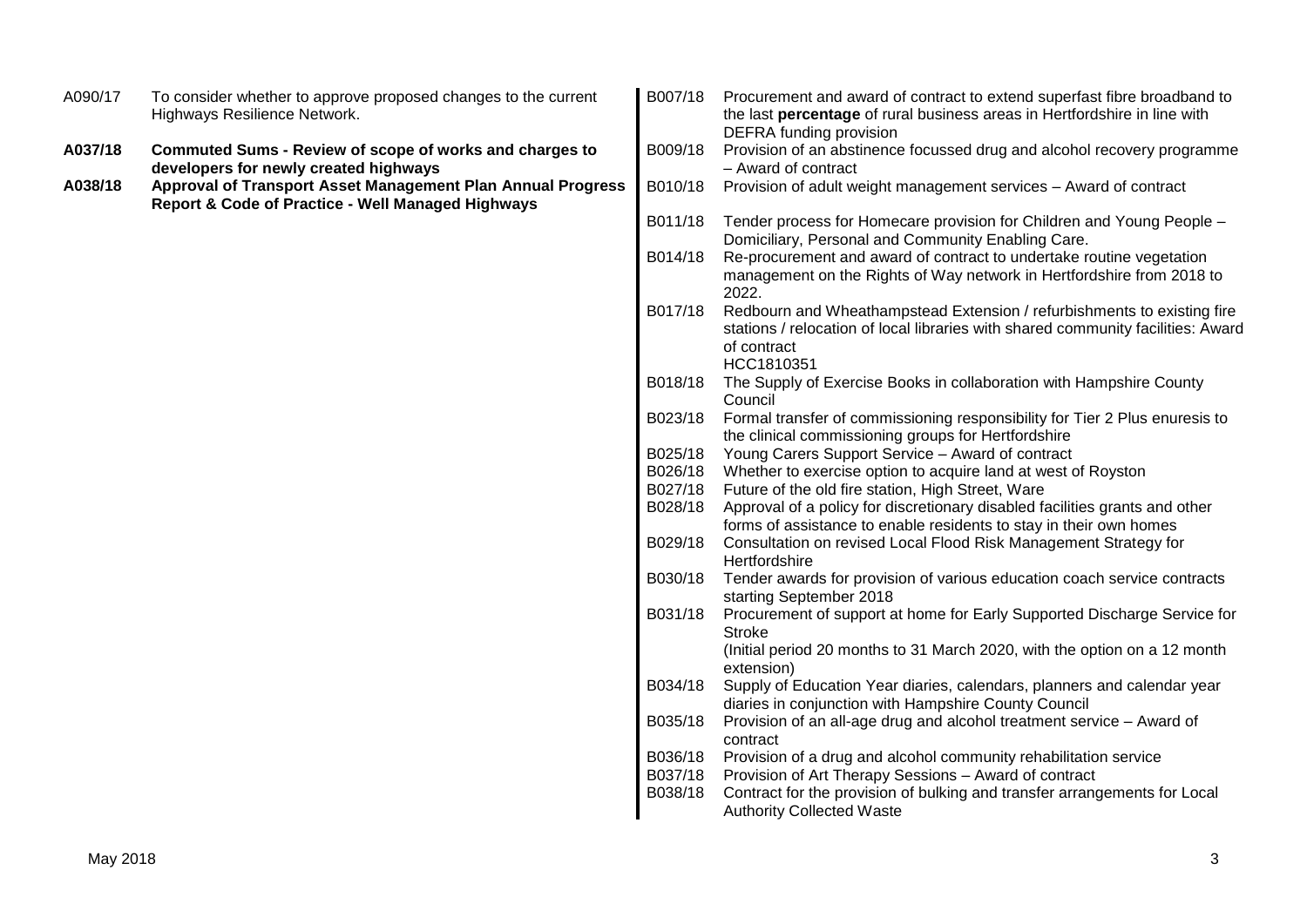| B040/18 | Whether to consult in respect of the proposal to relocate the Primary                                                                                            |
|---------|------------------------------------------------------------------------------------------------------------------------------------------------------------------|
|         | Support Bases from the Reddings Primary School to Dacorum Educational<br>Support Centre in Hemel Hempstead and Bowman's School to Links                          |
|         | Academy in St Albans                                                                                                                                             |
| B041/18 | Extend the contract for the provision of sexual health services                                                                                                  |
| B042/18 | Use of Guardians on Hertfordshire County Council Assets                                                                                                          |
| B043/18 | Batch 41 Package 9 - Window Walling -Strathmore Infant & Nursery School<br>and Moss Bury Primary School & Nursery Award of Contract HCC1810394                   |
| B044/18 | Batch 43 Package 1- Window Walling - Bushey Heath, Dewhurst St Mary,<br>Colnbrook and Cassiobury Infant & Nursery School, Swing Gate School<br>Award of contract |
| B045/18 | HCC1810417                                                                                                                                                       |
|         | Batch 43 Package 2 - Window Walling - Aycliffe Drive, Pixies Hill, &<br>Redbourn JM School Award of contract<br>HCC1810418                                       |
| B046/18 | Batch 44 Package 1 - Roofing - Cassiobury Infant & Nursery, Kingsway                                                                                             |
|         | Infant School Award of contract                                                                                                                                  |
|         | HCC1810420                                                                                                                                                       |
| B047/18 | Batch 44 Package 2 - Roofing Works - Holwell Primary, Margaret Wix<br>Primary, & Millmead School Award of contract<br>HCC1810421                                 |
| B048/18 | Batch 44 Package 3 - Roofing Works - Studlands Rise School & North                                                                                               |
|         | <b>Education Support Centre Award of contract</b><br>HCC1810422                                                                                                  |
| B049/18 | Batch 45 Package 1 - Mechanical Works - Watton-at-Stone Primary and                                                                                              |
|         | Nursery School, Wheatcroft Primary & Holdbrook Primary School Award of                                                                                           |
|         | contract                                                                                                                                                         |
| B050/18 | HCC1810423                                                                                                                                                       |
|         | Blackbird Farm Roofing and Asbestos works<br>Award of contract                                                                                                   |
|         | HCC1810464                                                                                                                                                       |
| B051/18 | Implementing an assistive technology pilot across older people's services to                                                                                     |
|         | evaluate new digital technologies to support people's independence and                                                                                           |
|         | increase their ability to stay in their own homes                                                                                                                |
| B052/18 | <b>Environmental Resource Planning Consultancy Framework</b>                                                                                                     |
| B053/18 | Nursing Respite Hubs - Extension to contract                                                                                                                     |
| B054/18 | Providing support in people's homes (Spot Accreditation extension to                                                                                             |
|         | contracts - Countywide)                                                                                                                                          |
| B055/18 | Building Cleaning Service for Stanborough School - Welwyn Garden<br>City - Award of contract                                                                     |
|         |                                                                                                                                                                  |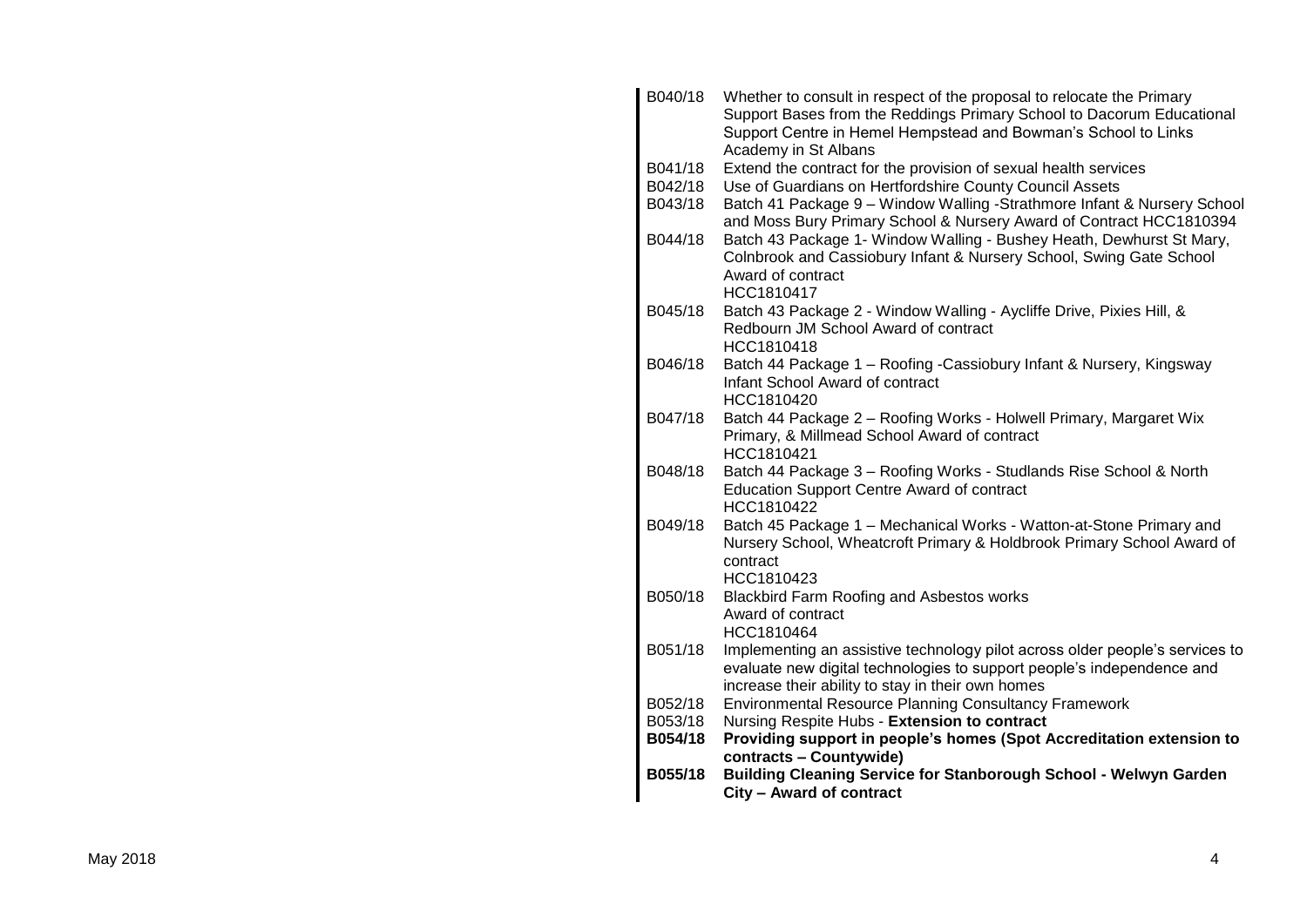| B056/18        | Building Cleaning Service for Rickmansworth Academy - Award of      |
|----------------|---------------------------------------------------------------------|
|                | <b>Contract</b>                                                     |
| B057/18        | Approval for the Award of the Targeted Parenting Framework          |
| <b>B058/18</b> | Providing support in people's homes (spot accreditation framework - |
|                | East Herts & Watford) Award of contract                             |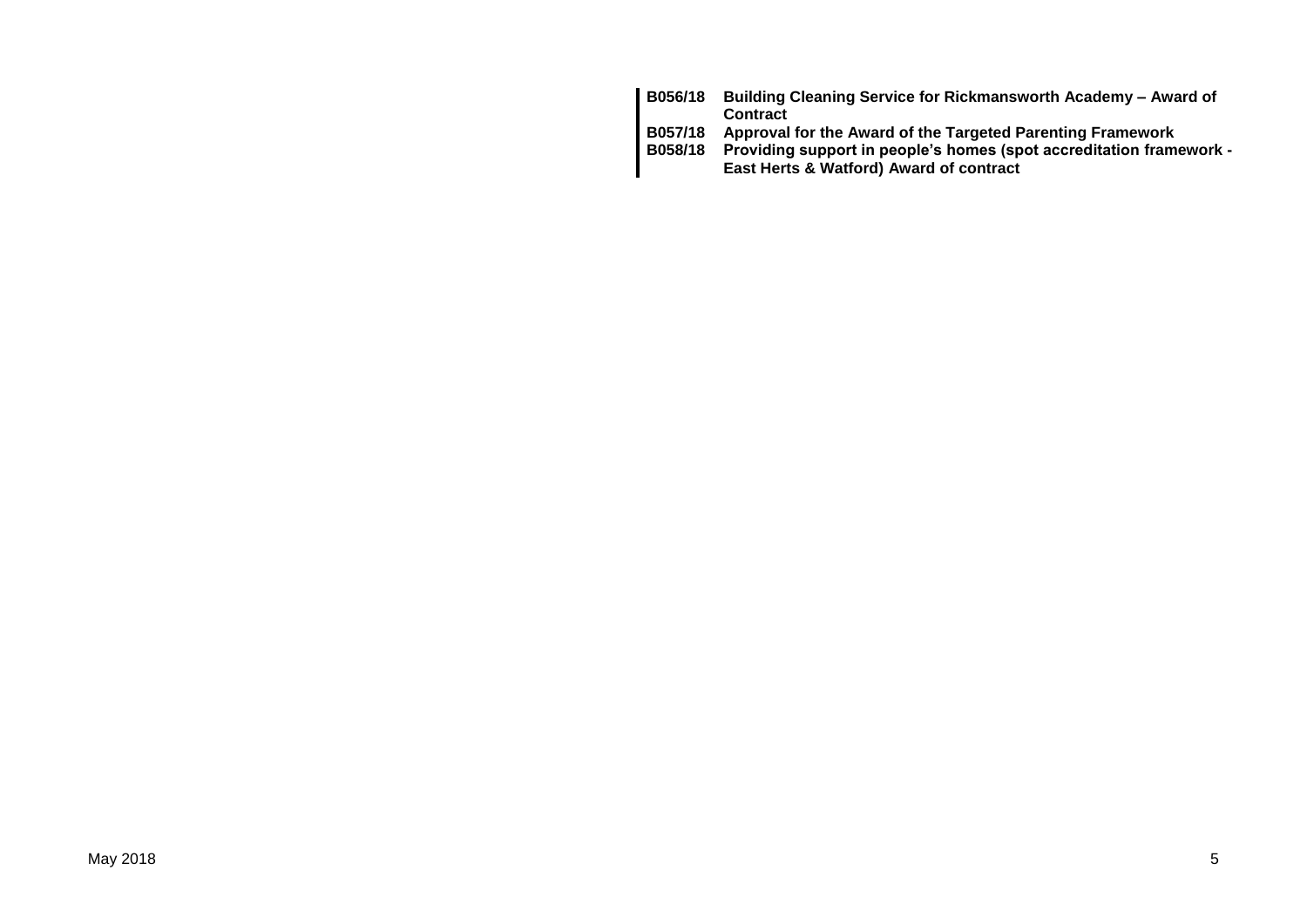| Note: New items and amendments are shown in <b>bold.</b><br><b>PART A: DECISIONS BY CABINET</b> |                                                                                                                                                                                                |                                                          |                                                                   |                                           |                                                         |                                                                                     |  |  |
|-------------------------------------------------------------------------------------------------|------------------------------------------------------------------------------------------------------------------------------------------------------------------------------------------------|----------------------------------------------------------|-------------------------------------------------------------------|-------------------------------------------|---------------------------------------------------------|-------------------------------------------------------------------------------------|--|--|
| Ref. No.                                                                                        | <b>Matter for Decision</b>                                                                                                                                                                     | <b>Date</b><br>decision to<br>be made                    | <b>Cabinet Panels to be</b><br>consulted                          | <b>Officer contact for</b><br>this matter | Documents to be<br>considered <sup>"***</sup>           | <b>Exempt from the</b><br><b>Council's Call-In</b><br><b>Procedures</b><br>Yes / No |  |  |
| A013/18                                                                                         | Approval of Local Transport<br>Plan                                                                                                                                                            | Cabinet<br>14/05/2018<br>County<br>Council<br>22/05/2018 | Environment, Planning<br>& Transport Panel                        | <b>Trevor Mason</b><br>01992 556117       | Report of the Chief Executive                           | Yes                                                                                 |  |  |
| A016/18                                                                                         | Adult Care Services -<br>proposed participation in<br>European Structural and<br>Investment Funds Grant:<br>Upskilling the workforce                                                           | 14/05/2018                                               | <b>Adult Care Services</b><br><b>Cabinet Panel</b>                | Helen Maneuf<br>01438 845502              | Report of the Director of Adult<br><b>Care Services</b> | <b>No</b>                                                                           |  |  |
| A006/18                                                                                         | Hertfordshire County Council<br>Membership of emerging Sub-<br><b>National Transport Bodies</b>                                                                                                | 18/06/2018                                               | Environment, Planning<br>& Transport Panel                        | Jan Hayes-Griffin,<br>01992 555203        | Report of the Chief Executive                           | <b>No</b>                                                                           |  |  |
| A069/17                                                                                         | Proposal to reconfigure<br>existing services to schools to<br>support them to meet the<br>needs of primary aged children<br>with Specific Learning<br>Difficulties (SpLD) by 31<br>August 2018 | 18/06/2018                                               | <b>Education Libraries &amp;</b><br><b>Localism Cabinet Panel</b> | Simon Newland<br>01992 555738             | Report of the Director of<br><b>Childrens Services</b>  | No                                                                                  |  |  |

The address from which, subject to any prohibition or restriction on their disclosure, copies of, or extracts from, any document listed is available is County Hall, Pegs Lane, Hertford, SG13 8DE. Other documents relevant to these matters may be submitted to the decision maker. To request details of such documents (if any) as they become available contact Elaine Shell, Democratic Services Manager by email [\(elaine.shell@hertfordshire.gov.uk\)](mailto:elaine.shell@hertfordshire.gov.uk) or phone (01992 555565). \*\*\* In accordance with Regulation 10(1) of The Local Authorities (Executive Arrangements) (Meetings and Access to Information) (England) Regulations 2012 (the '2012 Regulations') this item of business will be considered by Cabinet at its meeting 19 March 2018. Notices issued, as required by the 2012 Regulations, can be viewed at<http://cmis.hertfordshire.gov.uk/hertfordshire/Calendarofcouncilmeetings/tabid/70/ctl/ViewMeetingPublic/mid/397/Meeting/659/Committee/8/Default.aspx> <sup>††</sup> Documents to be considered by the Cabinet are published in the Council's website at<https://cmis.hertsdirect.org/hertfordshire/Calendarofcouncilmeetings.aspx>

1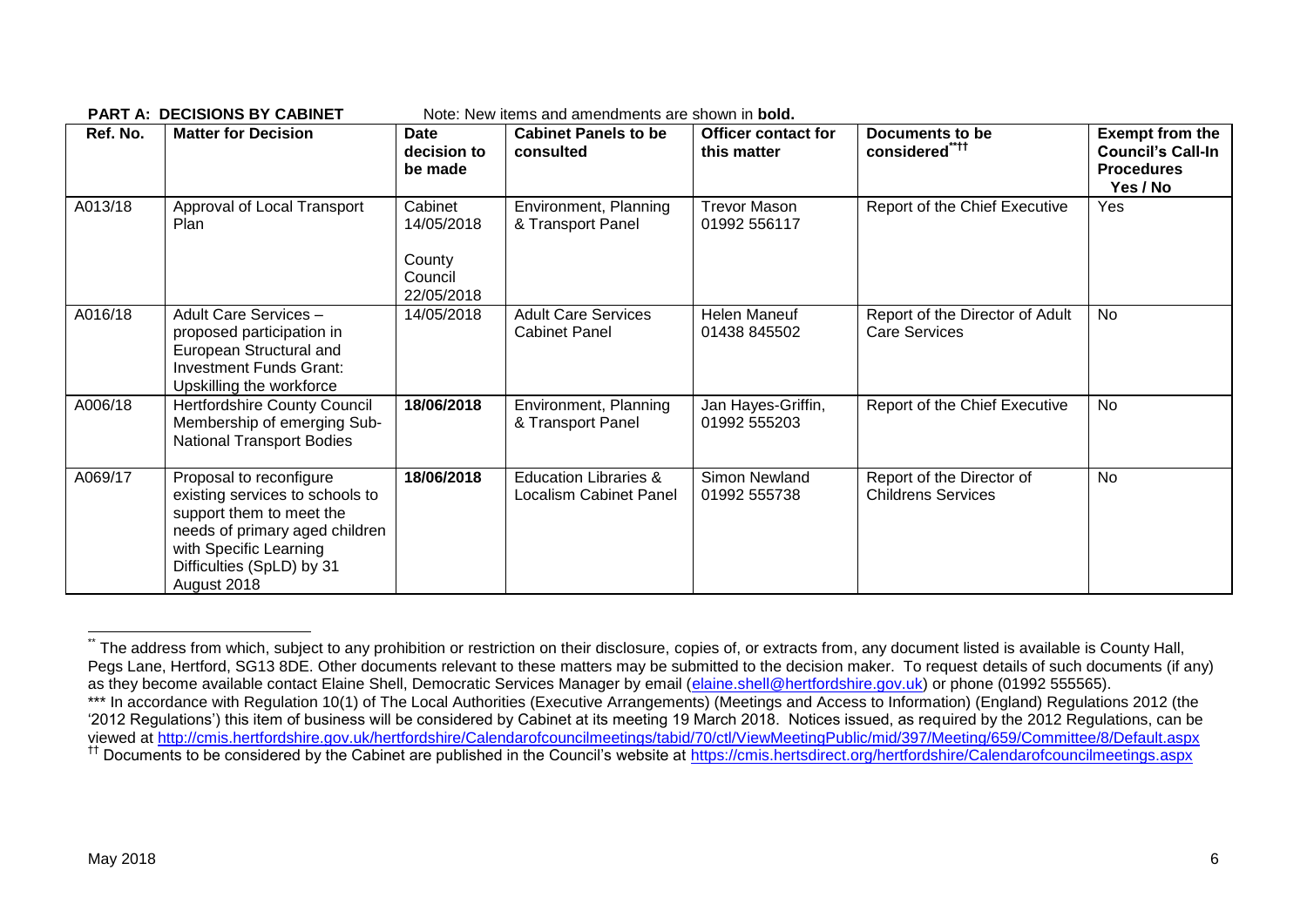| A018/18 | Whether to publish a statutory<br>notice in respect of the<br>proposal to enlarge and<br>relocate Westfield Community<br>Primary School to a new<br>school site at High Leigh,<br>Hoddesdon, taking into<br>consideration the outcome of a<br>public consultation. | 18/06/2018 | Education, Libraries &<br>Localism Cabinet Panel                                                          | <b>Brenda Dennett</b><br>01992 555813    | Report of the Director of<br><b>Children's Services</b>                                                                                                                                     | <b>No</b> |
|---------|--------------------------------------------------------------------------------------------------------------------------------------------------------------------------------------------------------------------------------------------------------------------|------------|-----------------------------------------------------------------------------------------------------------|------------------------------------------|---------------------------------------------------------------------------------------------------------------------------------------------------------------------------------------------|-----------|
| A029/18 | The Provision of ICT<br>Infrastructure for Herts<br><b>FullStop</b>                                                                                                                                                                                                | 18/06/2018 | Resources, Property &<br>the Economy Cabinet<br>Panel                                                     | Glenn Facey<br>01707 292364              | Report of the Director of<br>Resources<br>Part II Report - due to<br>'Information relating to the<br>financial or business affairs of<br>any particular person<br>(including the Council)'. | <b>No</b> |
| A023/18 | Approval of Hertfordshire<br>Carers Strategy 2018 - 2021                                                                                                                                                                                                           | 18/06/2018 | Adult Care and Health<br><b>Cabinet Panel</b>                                                             | <b>Ted Maddex</b><br>01438 843574        | Report of the Director of Adult<br><b>Care Services</b>                                                                                                                                     | <b>No</b> |
| A024/18 | <b>Adult Social Care Workforce</b><br>Strategy                                                                                                                                                                                                                     | 18/06/2018 | Adult Care and Health<br><b>Cabinet Panel</b>                                                             | <b>Frances Heathcote</b><br>01992 556343 | Report of the Director of Adult<br><b>Care Services</b>                                                                                                                                     | <b>No</b> |
| A031/18 | A change in approach to<br>developer sought contributions<br>to school buildings                                                                                                                                                                                   | 18/06/2018 | Education, Libraries &<br>Localism Cabinet Panel<br>Resources, Property &<br>the Economy Cabinet<br>Panel | Kate Leahy<br>01992 555864               | Joint Report of the Director of<br>Childrens Services and the<br>Director of Resources                                                                                                      | <b>No</b> |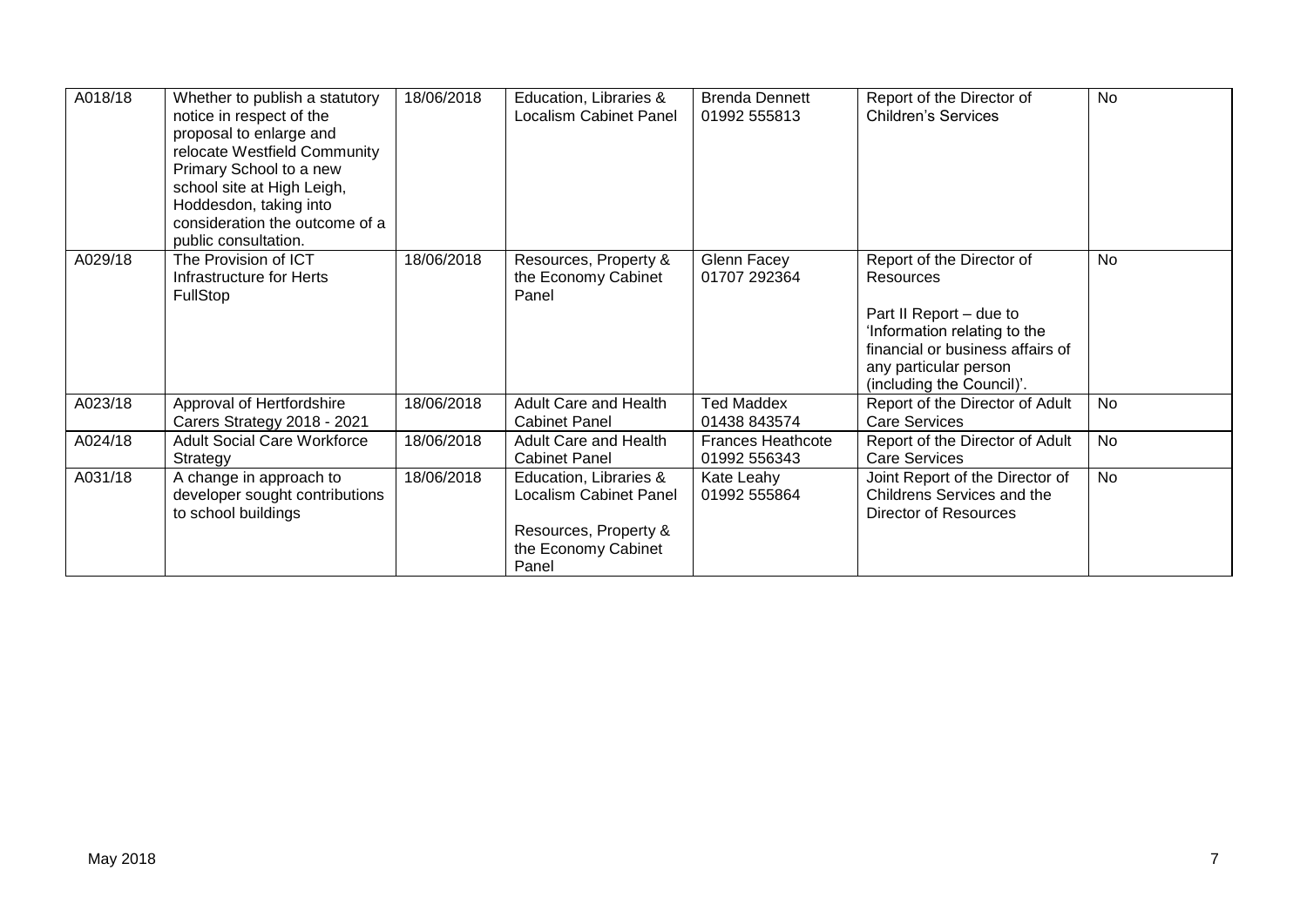| A032/18 | <b>Budget Virement request -</b><br><b>Transfer of £1m from Care</b><br><b>Purchasing to Staffing</b><br>budget within Adult<br><b>Disability Services</b>                                                                                                              | 18/06/2018                                               | <b>Adult Care &amp; Health</b><br><b>Cabinet Panel</b><br><b>Resources, Property &amp;</b><br>the Economy Cabinet<br>Panel | <b>Helen Maneuf</b><br>01438 845502                                             | Joint Report of the Director<br>of Adult Care Services & the<br><b>Director of Resources</b>                                                                                                              | <b>No</b> |
|---------|-------------------------------------------------------------------------------------------------------------------------------------------------------------------------------------------------------------------------------------------------------------------------|----------------------------------------------------------|----------------------------------------------------------------------------------------------------------------------------|---------------------------------------------------------------------------------|-----------------------------------------------------------------------------------------------------------------------------------------------------------------------------------------------------------|-----------|
| A033/18 | <b>Consider the strategic</b><br>acquisition of property,<br><b>Hemel Hempstead</b>                                                                                                                                                                                     | 18/06/2018                                               | <b>Resources, Property &amp;</b><br>the Economy Cabinet<br>Panel                                                           | <b>Mike Evans</b><br>01992 555634                                               | <b>Report of the Director of</b><br><b>Resources</b><br>Part II Report - due to<br>'Information relating to the<br>financial or business affairs<br>of any particular person<br>(including the Council)'. | <b>No</b> |
| A034/18 | Whether or not to agree to<br>the proposal to relocate the<br><b>Primary Support Base (PSB)</b><br>at Springmead Primary<br><b>School to Swallow Dell</b><br><b>Primary and Nursery School</b><br>taking into consideration the<br>outcome of a public<br>consultation. | 18/06/2018                                               | <b>Education, Libraries &amp;</b><br><b>Localism Cabinet</b><br><b>Panel</b>                                               | <b>Richard Woodard</b><br>01442 453224<br><b>Samantha Young</b><br>01992 555865 | <b>Report of the Director of</b><br><b>Children's Services</b>                                                                                                                                            | <b>No</b> |
| A035/18 | <b>Budget Monitor Report -</b><br><b>Outturn 2017/18</b>                                                                                                                                                                                                                | 18/06/2018                                               | <b>Resources, Property &amp;</b><br>the Economy Cabinet<br>Panel                                                           | <b>Benjamin Jay</b><br>01992 556257                                             | <b>Report of the Director of</b><br><b>Resources</b>                                                                                                                                                      | <b>No</b> |
| A012/18 | Adoption of revised Minerals<br>And Waste Development<br>Scheme                                                                                                                                                                                                         | Cabinet<br>09/07/2018<br>County<br>Council<br>17/07/2018 | Environment, Planning<br>& Transport Panel                                                                                 | <b>Julie Greaves</b><br>01992 556227                                            | Report of the Chief Executive                                                                                                                                                                             | Yes       |
| A025/18 | Approval of A414 strategy                                                                                                                                                                                                                                               | 09/07/2018                                               | Environment, Planning<br>and Transport Cabinet<br>Panel                                                                    | Mike Younghusband<br>01992 658171                                               | Report of the Chief Executive                                                                                                                                                                             | <b>No</b> |
| A026/18 | South West Herts Growth and<br><b>Transport Plan</b>                                                                                                                                                                                                                    | 09/07/2018                                               | Environment, Planning<br>and Transport Cabinet<br>Panel                                                                    | <b>Rupert Thacker</b><br>01992 658176                                           | Report of the Chief Executive                                                                                                                                                                             | <b>No</b> |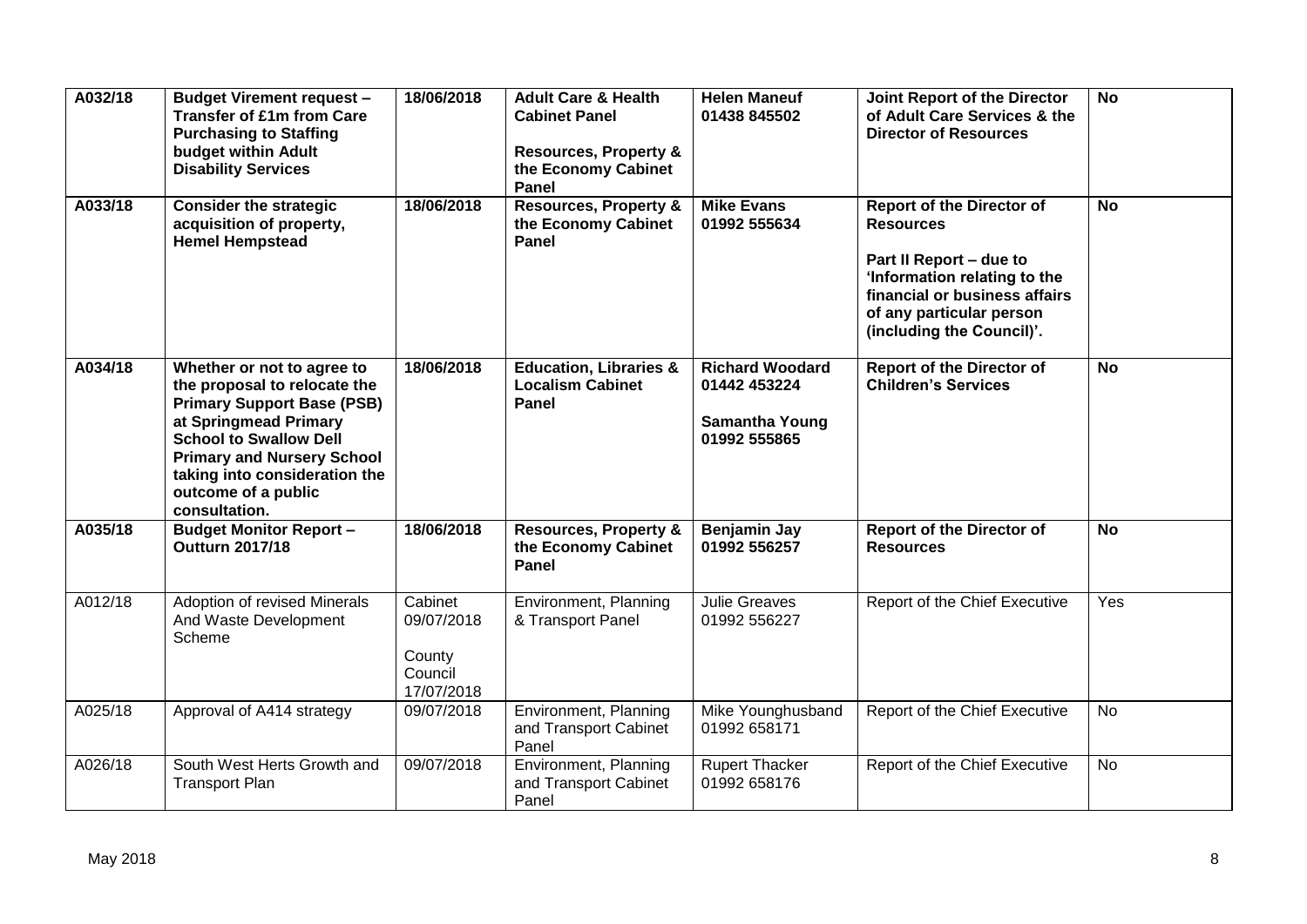| A020/18 | Hertfordshire's Children's Plan                                                                                                                       | <b>Cabinet</b><br>09/07/2018<br>County<br>Council<br>17/07/2018 | <b>Children's Services</b><br><b>Cabinet Panel</b><br>Education, Libraries and<br><b>Localism Cabinet Panel</b> | Jenny Coles<br>01992 555755                 | Report of the Director of<br><b>Children's Services</b>                                       | Yes       |
|---------|-------------------------------------------------------------------------------------------------------------------------------------------------------|-----------------------------------------------------------------|-----------------------------------------------------------------------------------------------------------------|---------------------------------------------|-----------------------------------------------------------------------------------------------|-----------|
| A030/18 | Invest to Transform funding for<br><b>Childrens Services SEND</b><br>(Special Educational Needs &<br>Disability) services                             | 09/07/2018                                                      | <b>Childrens Services</b><br><b>Cabinet Panel</b><br>Resources, Property &<br>the Economy Cabinet<br>Panel      | Sally Orr<br>01992 555680                   | Joint Report of the Director of<br>Childrens Services and the<br><b>Director of Resources</b> | <b>No</b> |
| A036/18 | <b>Hertfordshire County</b><br><b>Council Annual Report</b><br>2017/2018                                                                              | 09/07/2018                                                      | <b>Public Health,</b><br><b>Prevention &amp;</b><br><b>Performance Cabinet</b><br>Panel                         | <b>Alison Brown</b><br>01992 555642         | <b>Report of the Director of</b><br><b>Resources</b>                                          | <b>No</b> |
| A027/18 | <b>ACS Market Position</b><br>Statements - for review                                                                                                 | 24/09/2018                                                      | Adult Care and Health<br>Panel                                                                                  | <b>Frances Heathcote</b><br>01992 556343    | Report of the Director of Adult<br><b>Care Services</b>                                       | <b>No</b> |
| A028/18 | Changes to Local<br>Safeguarding Board<br>Arrangements                                                                                                | 24/09/2018                                                      | <b>Children's Services</b><br><b>Cabinet Panel</b>                                                              | Jenny Coles<br>01992 555755                 | Report of the Director of<br><b>Children's Services</b>                                       | <b>No</b> |
| A022/18 | Approval of Winter Service<br>Operational Plan 2018/19                                                                                                | 24/09/2018                                                      | <b>Highways Cabinet Panel</b>                                                                                   | Steve Johnson<br>01992 658126               | Report of the Chief Executive                                                                 | <b>No</b> |
| A090/17 | To consider whether to<br>approve proposed changes to<br>the current Highways<br>Resilience Network.                                                  | 24/09/2018                                                      | <b>Highways Cabinet Panel</b>                                                                                   | <b>Graham Barrow</b><br>01992 658196        | Report of the Chief Executive                                                                 | <b>No</b> |
| A037/18 | <b>Commuted Sums - Review of</b><br>scope of works and charges<br>to developers for newly<br>created highways                                         | 24/09/2018                                                      | <b>Highways Cabinet</b><br>Panel                                                                                | <b>Mike</b><br>Younghusband<br>01992 658171 | <b>Report of the Chief</b><br><b>Executive</b>                                                | <b>No</b> |
| A038/18 | <b>Approval of Transport Asset</b><br><b>Management Plan Annual</b><br>Progress Report & Code of<br><b>Practice - Well Managed</b><br><b>Highways</b> | 24/09/2018                                                      | <b>Highways Cabinet</b><br>Panel                                                                                | <b>Mike</b><br>Younghusband<br>01992 658171 | <b>Report of the Chief</b><br><b>Executive</b>                                                | <b>No</b> |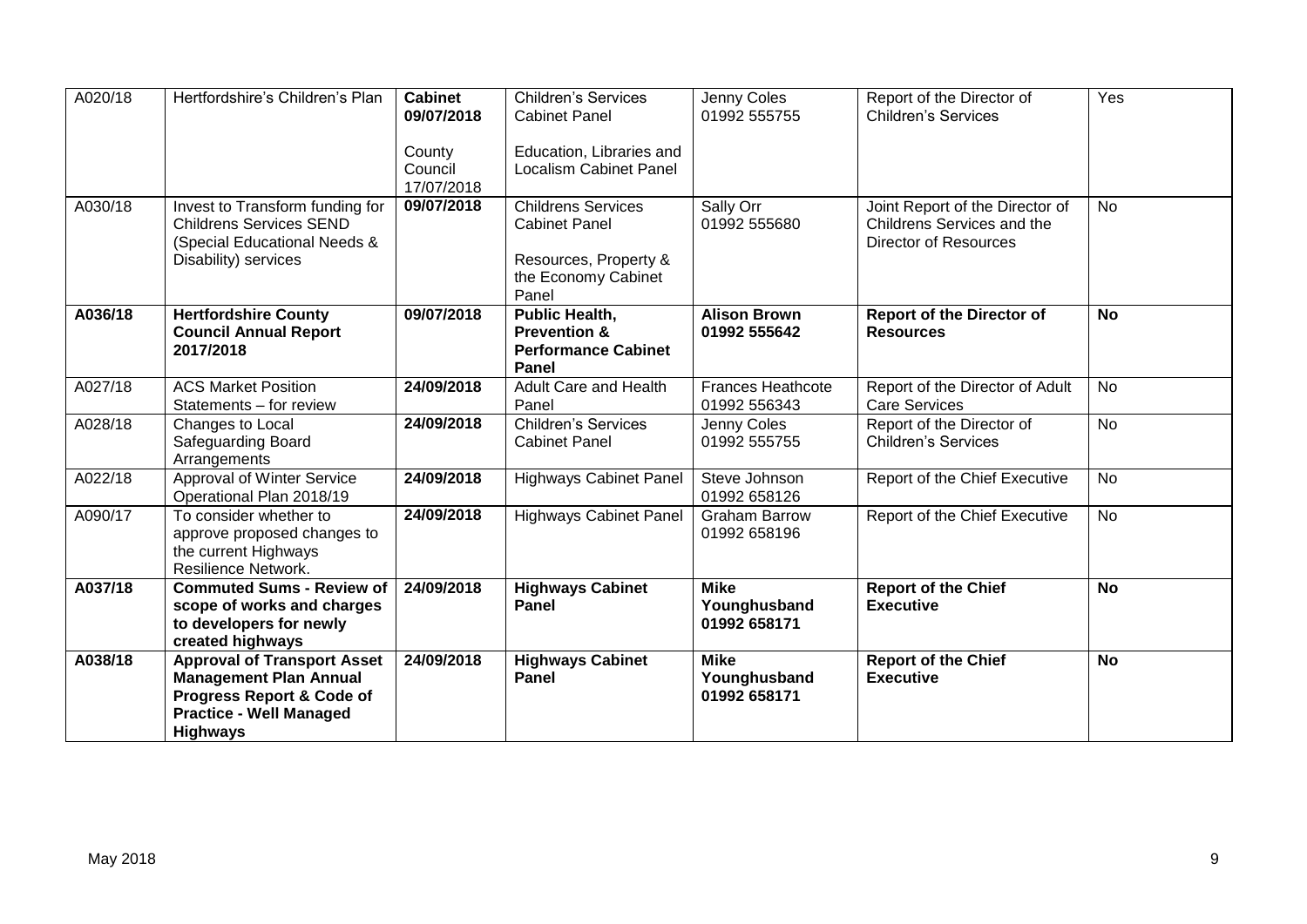#### **Membership of Cabinet:**

**Derrick Ashley Environment, Planning & Transport Richard Roberts Public Health, Prevention & Performance Terry Douris Education, Libraries & Localism Ralph Sangster David Williams Construction Ralph Sangster David Williams David Williams Leader of the Council David Williams Resources, Property & the Economy Teresa Heritage Children's Services Colette Wyatt-Lowe**<br> **Colette Wyatt-Lowe**<br> **Community Safety & Waste Management Community Safety & Waste Management**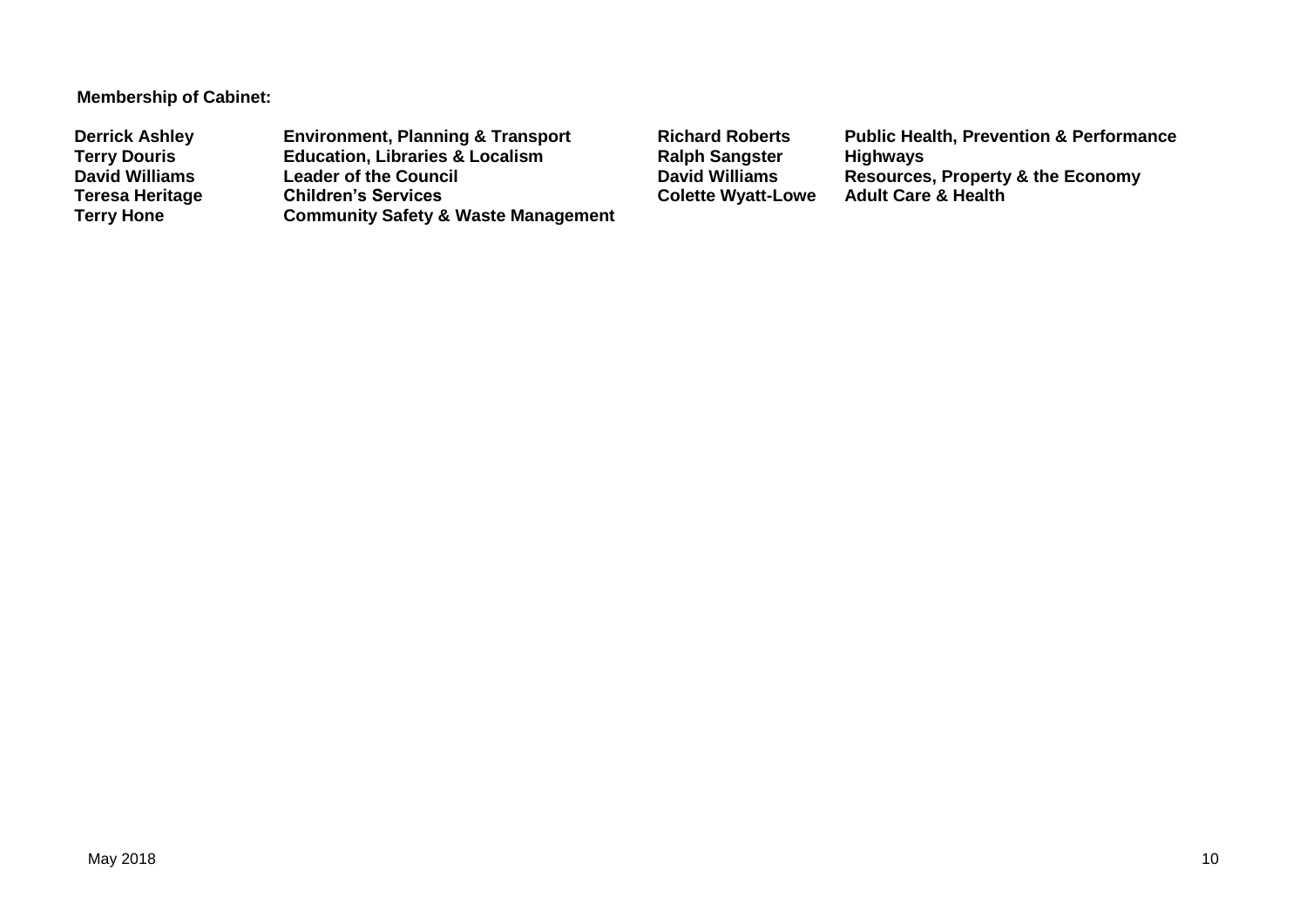**PART B: DECISIONS BY CHIEF OFFICERS Note: New items and amendments are shown in bold.** 

|         | <b>Issue for Decision</b>                                                                                                       | Name and Title of<br><b>Decision Maker</b>                                                                     | Date, or<br>period<br>within<br>which,<br>decision to<br>be made | <b>Cabinet Panels to be</b><br>consulted | <b>Officer contact for</b><br>this matter | Documents to be<br>considered <sup>##</sup> | <b>Exempt from the</b><br><b>Council's Call-In</b><br><b>Procedures</b><br>Yes / No |
|---------|---------------------------------------------------------------------------------------------------------------------------------|----------------------------------------------------------------------------------------------------------------|------------------------------------------------------------------|------------------------------------------|-------------------------------------------|---------------------------------------------|-------------------------------------------------------------------------------------|
| B001/18 | <b>Traffic Regulation</b><br>Orders - various<br>(see attached<br><b>Schedule</b> Appendix                                      | John Wood<br><b>Chief Executive</b>                                                                            | During the<br>period of this<br>Forward Plan                     |                                          | Rob Smith<br>01992 556118                 | Reports from Lead<br><b>Officers</b>        | <b>No</b>                                                                           |
| B010/17 | <b>Business Water</b><br>Contract: Award of<br>Contract<br>(HCC1709401)                                                         | <b>Trevor Mose</b><br><b>Assistant Director</b><br>Property                                                    | <b>June 2018</b><br>(was May<br>2018)                            |                                          | Fiona Clark<br>01992 556008               | See Note 2 below                            | No                                                                                  |
| B011/17 | Four new Fire<br>Appliances for<br>Fires & Rescue<br>Services: Award of<br>Contract                                             | <b>Steve Tant</b><br>Fire & Rescue<br>Service Assistant<br><b>Chief Fire Officer</b><br><b>Service Support</b> | <b>June 2018</b><br>(was April<br>2018)                          |                                          | Mark Barber<br>01992 507580               | See Note 2 below                            | No                                                                                  |
| B035/17 | Dynamic<br>Purchasing<br>Systems for the<br>supply of Copier<br>Paper (in<br>collaboration with<br>Hampshire County<br>Council) | Glenn Facey<br><b>Head of Herts Full</b><br>Stop                                                               | <b>May 2018</b><br>(was April<br>2018)                           |                                          | James Conway<br>01707 292376              | See Note 2 & 3<br>below                     | <b>No</b>                                                                           |

1

<sup>‡‡</sup> The address from which, subject to any prohibition or restriction on their disclosure, copies of, or extracts from, any document listed is available is County Hall, Pegs Lane, Hertford, SG13 8DE. Other documents relevant to these matters may be submitted to the decision maker. To request details of such documents (if any) as they become available contact Elaine Shell, Democratic Services Manager by email [\(elaine.shell@hertfordshire.gov.uk\)](mailto:elaine.shell@hertfordshire.gov.uk) or phone (01992 55565).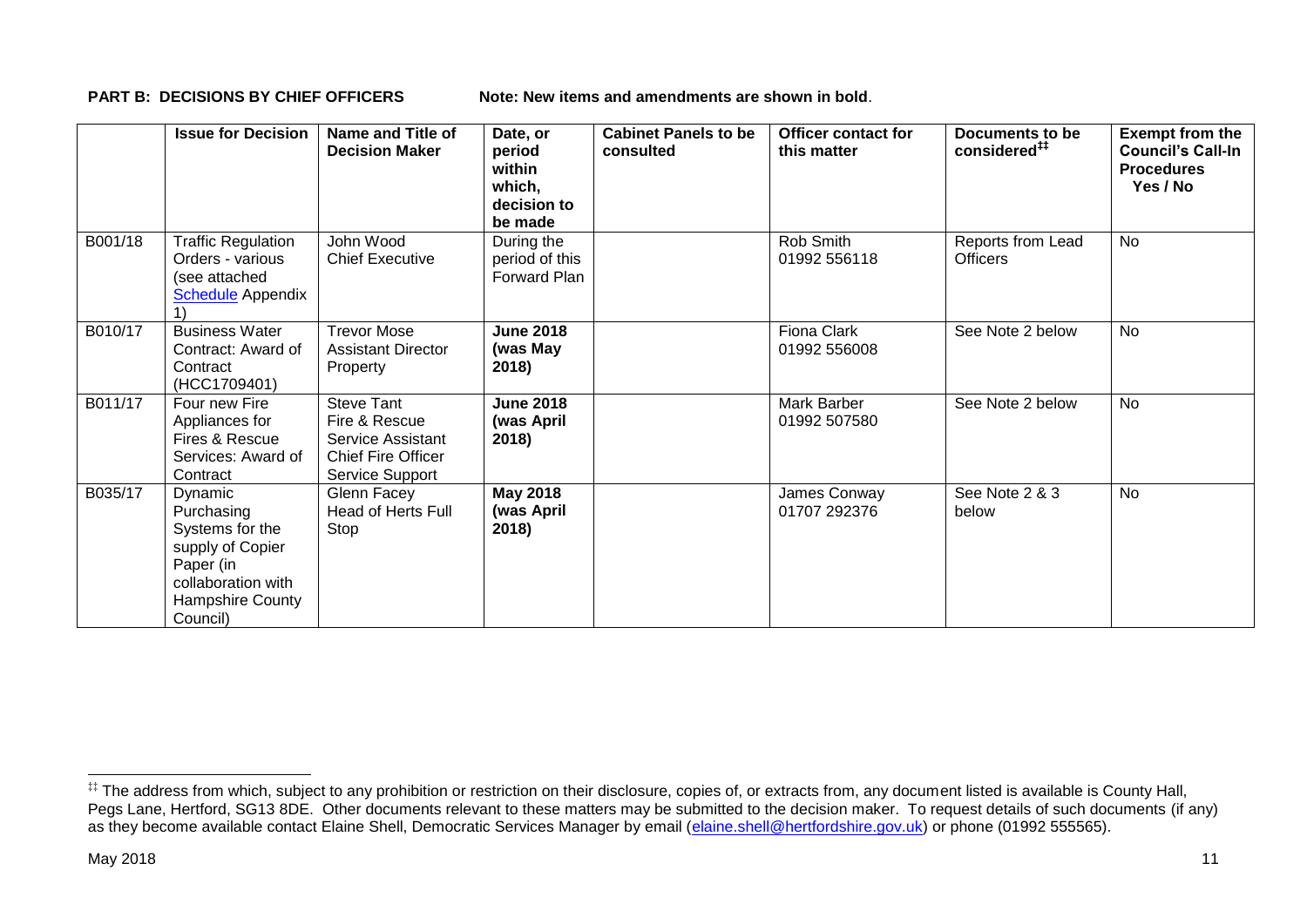| B060/17 | To re commission<br>the Regional<br>Partnership<br>Contract for the<br>Provision of<br>Residential and<br>Educational<br>Services for<br>Children and<br>Young People with<br>Complex Needs via<br>competitive tender<br><b>Regional Partners</b><br>- Bracknell Forest<br>Borough Council,<br>Buckinghamshire<br>County Council,<br><b>Milton Keynes</b><br>Council,<br><b>Oxfordshire County</b><br>Council, Reading<br>Borough Council<br>Slough Borough<br>Council | Jenny Coles<br>Director of Children's<br>Services                            | <b>July 2018</b><br>(was<br>February<br>2018) | Lynn Knowles<br>07740 918847          | See Note 2 & 3<br>below | $\overline{N}$ |
|---------|------------------------------------------------------------------------------------------------------------------------------------------------------------------------------------------------------------------------------------------------------------------------------------------------------------------------------------------------------------------------------------------------------------------------------------------------------------------------|------------------------------------------------------------------------------|-----------------------------------------------|---------------------------------------|-------------------------|----------------|
| B072/17 | Hertfordshire<br>Sunflower<br>Domestic Abuse<br>Hub & Champions<br>Pathway - Award of<br>contract                                                                                                                                                                                                                                                                                                                                                                      | Jenny Coles<br>Director of Children's<br>Services                            | <b>May 2018</b><br>(was April<br>2018)        | <b>Helen Gledhill</b><br>07812 322978 | See Note 2 below        | $\overline{N}$ |
| B074/17 | Tender of 19-21<br>Wilbury Road - for<br>Residential<br>Learning Disability<br>Service                                                                                                                                                                                                                                                                                                                                                                                 | Frances Heathcote<br><b>Assistant Director</b><br><b>Adult Care Services</b> | <b>May 2018</b><br>(was April<br>2018)        | Annette Miles<br>01438 843153         | See Note 2 below        | No             |
| B078/17 | PEP7 - Expansion<br>at Millfield First and<br>Nursery School,<br>Buntingford<br>HCC1709929                                                                                                                                                                                                                                                                                                                                                                             | <b>Trevor Mose</b><br><b>Assistant Director</b><br>Property                  | <b>June 2018</b><br>(was May<br>2018)         | Jackie Aldridge<br>01992 588138       | See note 2 below        | <b>No</b>      |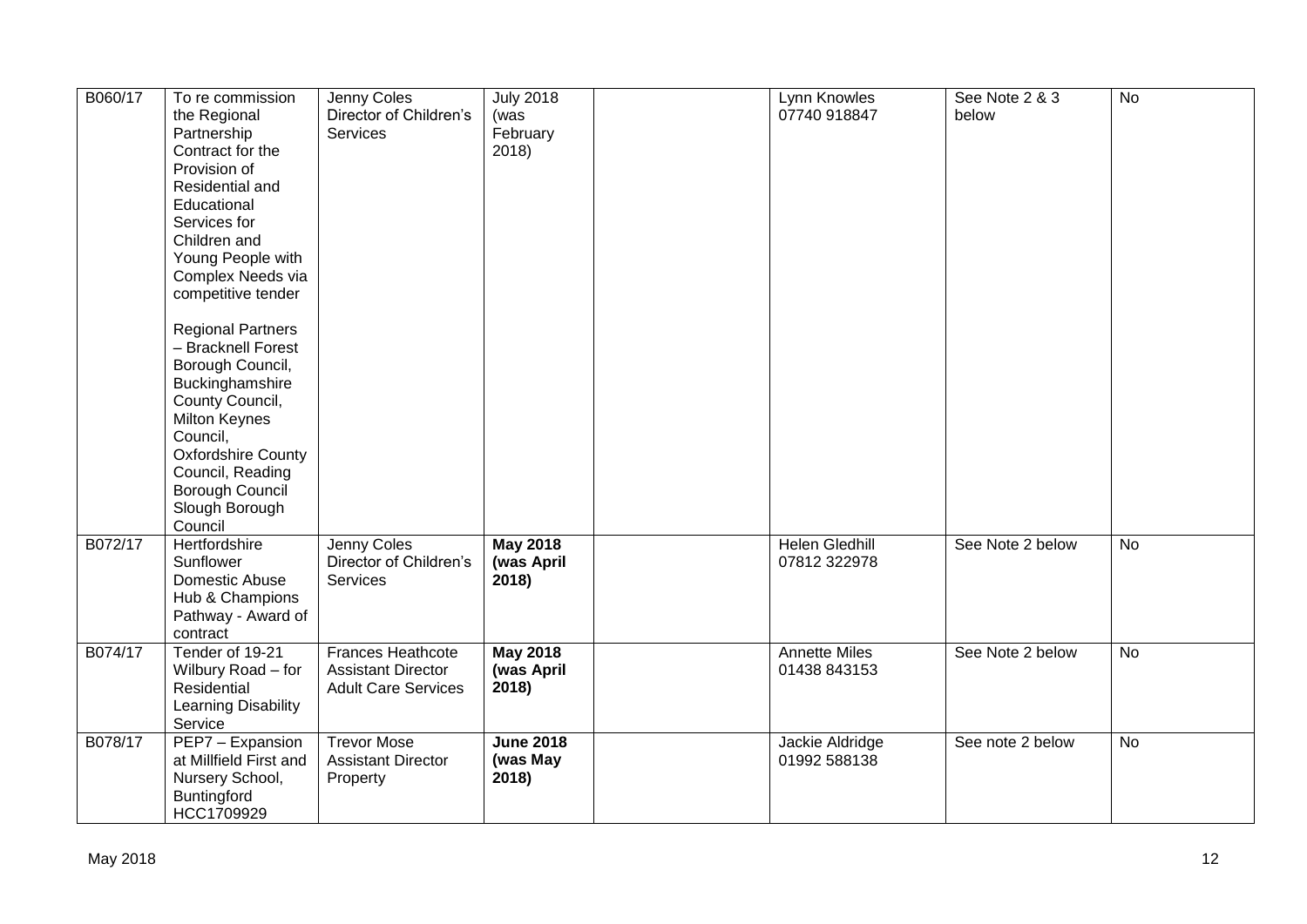| B080/17 | PEP7 - Expansion<br>at St Catherine's<br>VC Church of<br><b>England Primary</b><br>School, Hoddesdon<br>HCC1709930                                                                                                                                 | <b>Trevor Mose</b><br><b>Assistant Director</b><br>Property | <b>June 2018</b><br>(was May<br>2018)   | Jackie Aldridge<br>01992 588138      | See note 2 below     | $\overline{N}$ |
|---------|----------------------------------------------------------------------------------------------------------------------------------------------------------------------------------------------------------------------------------------------------|-------------------------------------------------------------|-----------------------------------------|--------------------------------------|----------------------|----------------|
| B083/17 | Framework<br>agreement for the<br>Supply of<br>Independent Living<br>Products (in<br>collaboration with<br>Hampshire County<br>Council, Southend-<br>on-Sea Borough<br>Council and<br><b>Coventry County</b><br>Council)                           | Glenn Facey<br>Head of Herts Full<br>Stop                   | <b>June 2018</b><br>(was April<br>2018) | <b>Chris Mulhall</b><br>01707 281571 | See note 2 & 3 below | No             |
| B090/17 | Batch 40 Package<br>3 - Boiler Works -<br>St Andrews C of E<br>(VC) Primary<br>School, Stanstead<br>Abbotts, Priors<br><b>Wood Primary</b><br>School, Ware &<br><b>Studlands Rise</b><br>School, Royston<br><b>Award of Contract</b><br>HCC1710053 | <b>Trevor Mose</b><br><b>Assistant Director</b><br>Property | <b>June 2018</b><br>(was May<br>2018)   | Jackie Aldridge<br>01992 588138      | See Note 2 below     | No             |
| B092/17 | Batch 40 Package<br>7 - Boiler Works -<br>Redbourn Infant &<br>Nursery School &<br>St Lukes School,<br>Redbourn<br>Award of contract<br>HCC1710056                                                                                                 | <b>Trevor Mose</b><br><b>Assistant Director</b><br>Property | <b>June 2018</b><br>(was March<br>2018) | Jackie Aldridge<br>01992 588138      | See Note 2 below     | <b>No</b>      |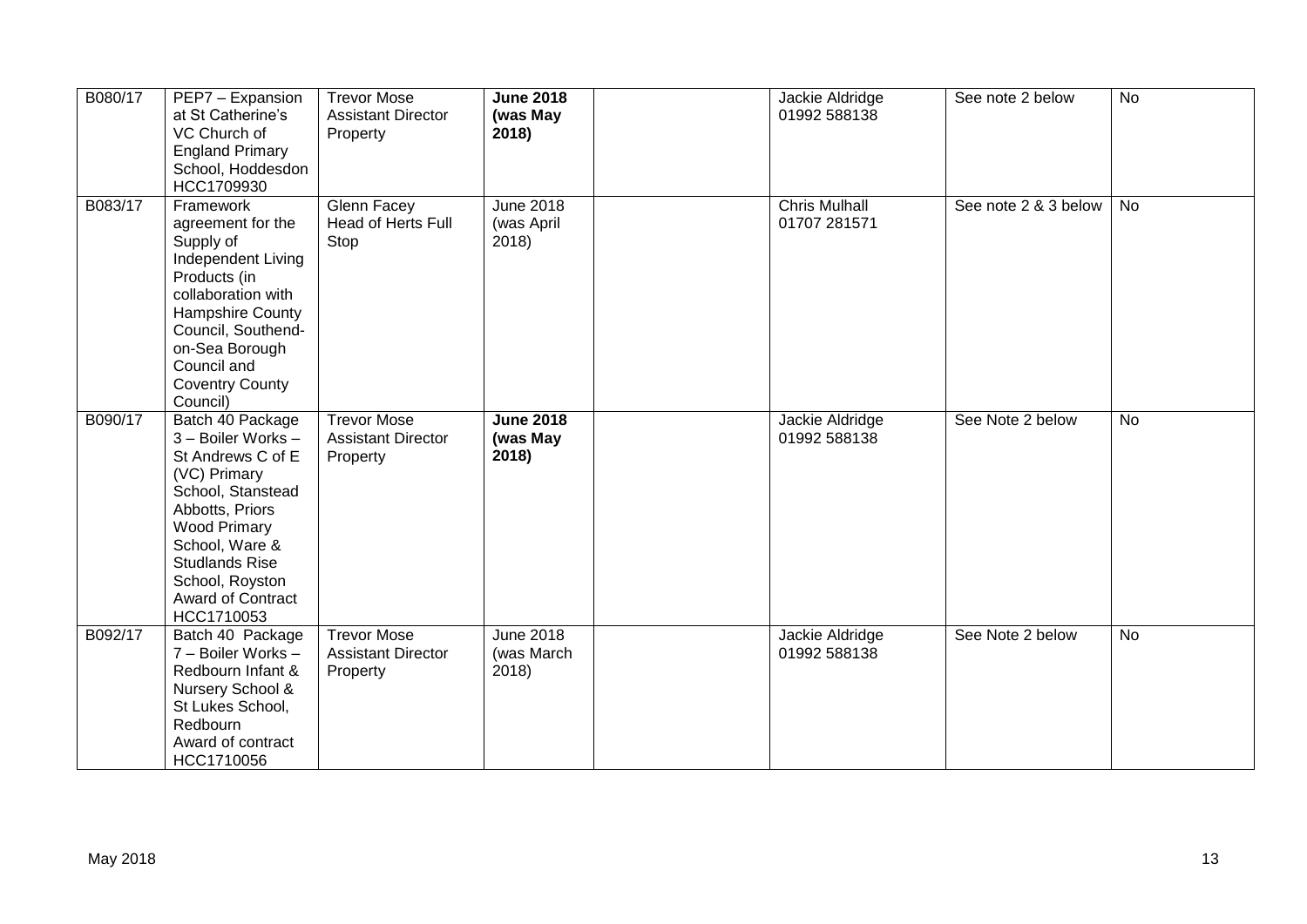| B095/17 | Batch 42 Package<br>1 - Roofing Works<br>- Bernards Heath<br>Infants, St Albans,<br>Camp Primary &<br>Nursery School, St<br>Albans & Heath<br>Lane Nursery<br>School, Hemel<br><b>Hempstead Award</b><br>of contract<br>HCC1710059 | <b>Trevor Mose</b><br><b>Assistant Director</b><br>Property | <b>June 2018</b><br>(was May<br>2018) | Jackie Aldridge<br>01992 588138 | See Note 2 below | <b>No</b> |
|---------|------------------------------------------------------------------------------------------------------------------------------------------------------------------------------------------------------------------------------------|-------------------------------------------------------------|---------------------------------------|---------------------------------|------------------|-----------|
| B096/17 | Batch 42 Package<br>2 - Roofing Works<br>- Moss Bury<br>Primary School &<br>Nursery,<br>Stevenage, Purwell<br>Primary School,<br>Hitchin &<br>Watchlytes School,<br>Welwyn Garden<br>City Award of<br>contract<br>HCC1710060       | <b>Trevor Mose</b><br><b>Assistant Director</b><br>Property | <b>June 2018</b><br>(was May<br>2018) | Jackie Aldridge<br>01992 588138 | See Note 2 below | <b>No</b> |
| B097/17 | Batch 42 Package<br>3 - Roofing Works<br>- Bonneygrove<br>Primary School,<br>Cheshunt, Layston<br>Church of England<br>First School,<br>Buntingford &<br>Longlands Primary<br>School, Cheshunt<br>Award of contract<br>HCC1710061  | <b>Trevor Mose</b><br><b>Assistant Director</b><br>Property | <b>June 2018</b><br>(was May<br>2018) | Jackie Aldridge<br>01992 588138 | See Note 2 below | <b>No</b> |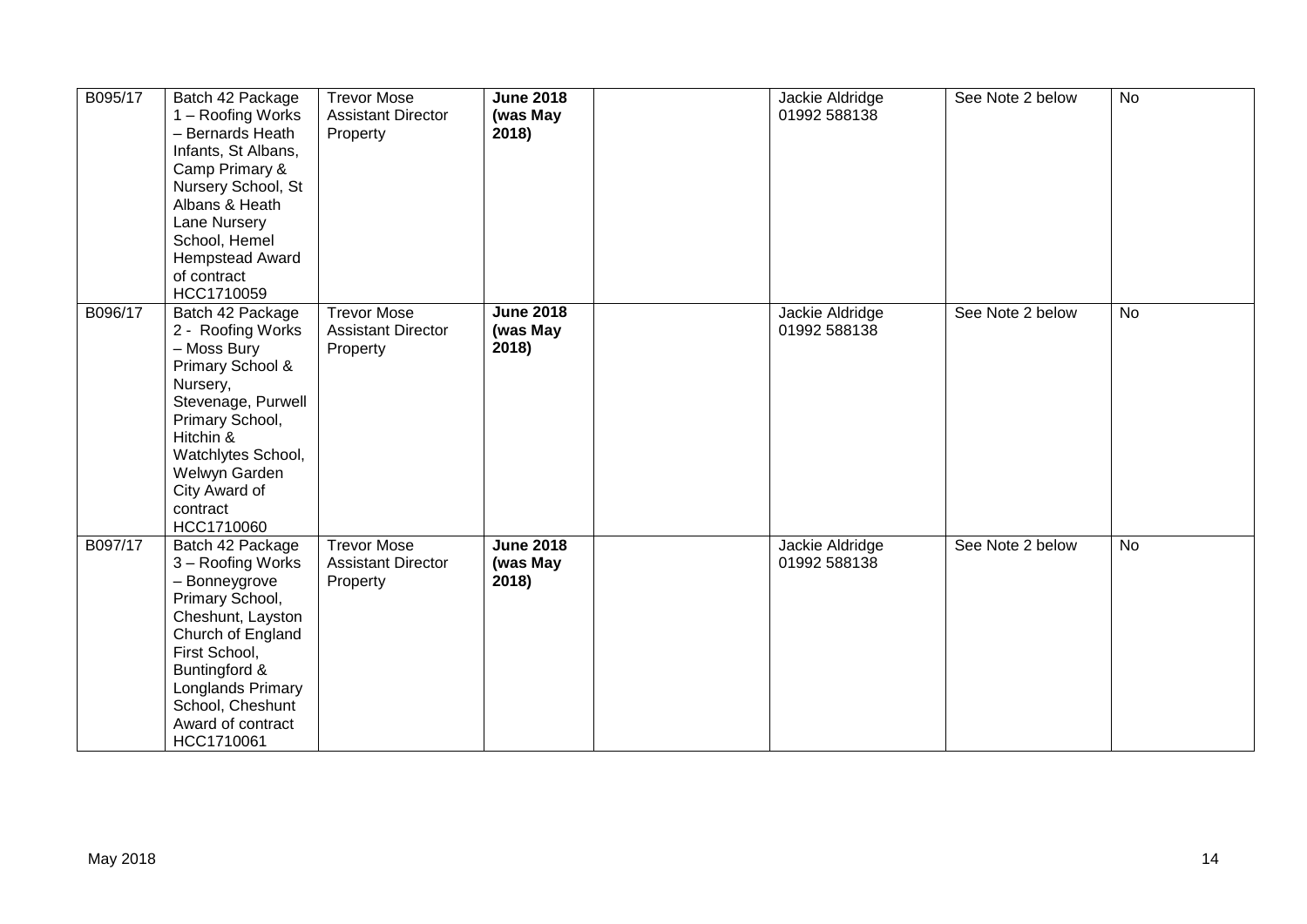| B098/17 | Batch 42 Package<br>4 - Roofing Works<br>- Heathlands<br>School, St Albans<br>Award of contract<br>HCC1710062                                                                                                                            | <b>Trevor Mose</b><br><b>Assistant Director</b><br>Property         | <b>June 2018</b><br>(was May<br>2018)  | Jackie Aldridge<br>01992 588138 | See Note 2 below | <b>No</b> |
|---------|------------------------------------------------------------------------------------------------------------------------------------------------------------------------------------------------------------------------------------------|---------------------------------------------------------------------|----------------------------------------|---------------------------------|------------------|-----------|
| B099/17 | Batch 40 Package<br>6 - Boiler Works -<br><b>Whitehill Junior</b><br>School, Hitchin &<br>Longmeadow,<br>Stevenage<br>Award of contract<br>HCC1710055                                                                                    | <b>Trevor Mose</b><br><b>Assistant Director</b><br>Property         | <b>June 2018</b><br>(was May<br>2018)  | Jackie Aldridge<br>01992 588138 | See Note 2 below | <b>No</b> |
| B104/17 | New Contract for<br>the Provision of a<br>Two Bed<br>Emergency<br>Therapeutic<br>residential Unit for<br>Children and<br>Young People aged<br>11-16 with<br>Challenging and<br><b>Complex Needs</b><br>(Hudnall Park)                    | Marion Ingram<br>Operations Director,<br><b>Specialist Services</b> | <b>May 2018</b><br>(was March<br>2018) | Lynn Knowles<br>07740 918847    | See note 2 below | No        |
| B107/17 | Cross regional<br>tender process to<br>establish a new<br>contract for the<br>provision of<br>Residential<br>Placements for<br>Children and<br>Young People aged<br>10-17 with<br>Challenging and<br>Complex needs:<br>Award of contract | Marion Ingram<br>Operations Director,<br><b>Specialist Services</b> | <b>May 2018</b><br>(was March<br>2018) | Lynn Knowles<br>07740 918847    | See note 2 below | No        |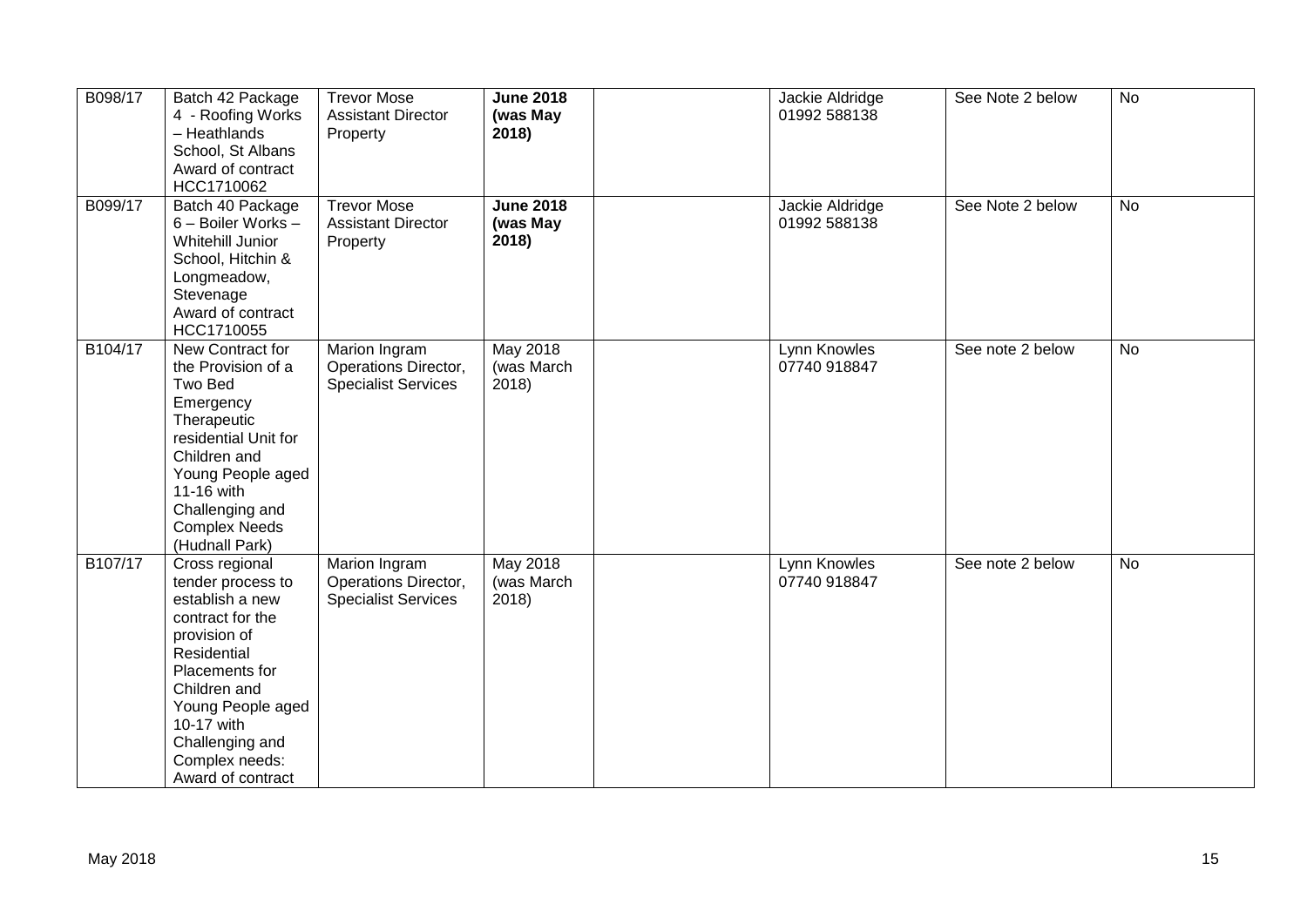| B111/17 | St Albans Library -<br>Refurbishment<br>HCC1709428                                                                                                                                                    | <b>Trevor Mose</b><br><b>Assistant Director</b><br>Property | <b>June 2018</b><br>(was May<br>2018)  | Jackie Aldridge<br>01992 588138   | See note 2 below     | <b>No</b> |
|---------|-------------------------------------------------------------------------------------------------------------------------------------------------------------------------------------------------------|-------------------------------------------------------------|----------------------------------------|-----------------------------------|----------------------|-----------|
| B115/17 | The Supply of<br><b>Office Furniture</b>                                                                                                                                                              | Glenn Facey<br><b>Head of Herts</b><br>FullStop             | <b>July 2018</b><br>(was May<br>2018)  | James Conway<br>01707 292491      | See note 2 & 3 below | No        |
| B002/18 | Batch 40 Package<br>8 - Mechanical &<br>Electrical Works,<br>Commonswood<br>School & Sheredes<br>Primary School &<br>Nursery<br>HCC1710170                                                            | <b>Trevor Mose</b><br><b>Assistant Director</b><br>Property | <b>June 2018</b><br>(was May<br>2018)  | Jackie Aldridge<br>01992 588138   | See note 2 below     | <b>No</b> |
| B007/18 | Procurement and<br>award of contract to<br>extend superfast<br>fibre broadband to<br>the last<br>percentage of rural<br>business areas in<br>Hertfordshire in line<br>with DEFRA<br>funding provision | Owen Mapley<br><b>Director Resources</b>                    | <b>May 2018</b><br>(was April<br>2018) | Anna Morrison<br>01992 588397     | See Note 2 below     | <b>No</b> |
| B009/18 | Provision of an<br>abstinence<br>focussed drug and<br>alcohol recovery<br>programme-<br>Award of contract                                                                                             | Jim McManus<br><b>Director of Public</b><br>Health          | May 2018                               | <b>Brian Gale</b><br>01438 843547 | See note 2 below     | <b>No</b> |
| B010/18 | Provision of adult<br>weight<br>management<br>services - Award of<br>contract                                                                                                                         | <b>Jim McManus</b><br>Director of Public<br>Health          | <b>May 2018</b>                        | <b>Brian Gale</b><br>01438 843547 | See note 2 below     | <b>No</b> |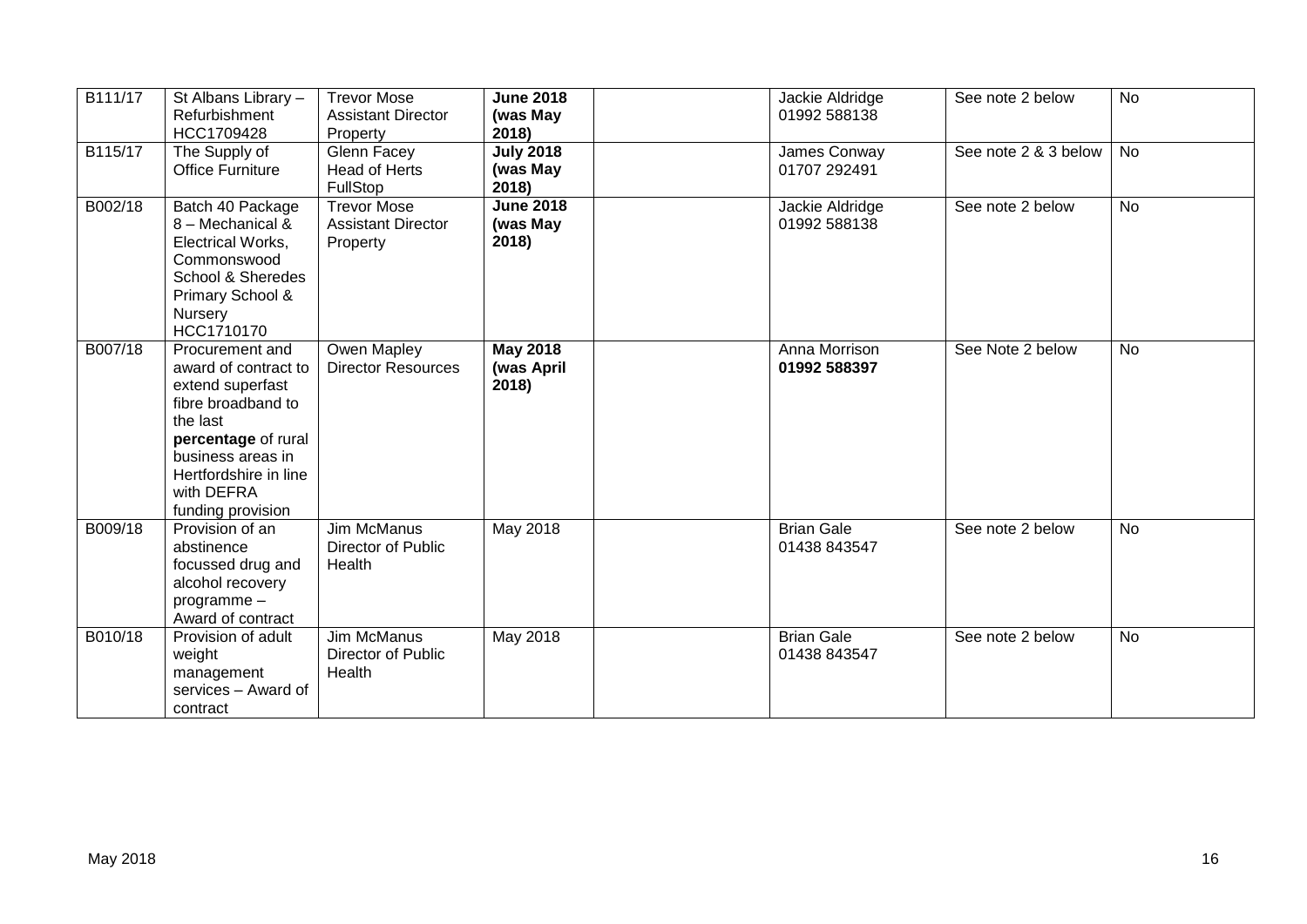| B011/18 | Tender process for<br>Homecare<br>provision for<br>Children and<br>Young People -<br>Domiciliary,<br>Personal and<br>Community<br>Enabling Care.                                                            | Marion Ingram<br><b>Operations Director</b>                                                   | <b>May 2018</b>                        | <b>Oliver Barnes</b><br>07580 744173 | See note 2 below         | $\overline{N}$ |
|---------|-------------------------------------------------------------------------------------------------------------------------------------------------------------------------------------------------------------|-----------------------------------------------------------------------------------------------|----------------------------------------|--------------------------------------|--------------------------|----------------|
| B014/18 | Re-procurement<br>and award of<br>contract to<br>undertake routine<br>vegetation<br>management on<br>the Rights of Way<br>network in<br>Hertfordshire from<br>2018 to 2022.                                 | Simon Aries<br><b>Assistant Director</b><br>Transport, Waste &<br>Environmental<br>Management | <b>July 2018</b><br>(was March<br>2018 | <b>Tony Bradford</b><br>01992 556028 | See note 2 below         | <b>No</b>      |
| B017/18 | Redbourn and<br>Wheathampstead<br>Extension /<br>refurbishments to<br>existing fire stations<br>relocation of local<br>libraries with<br>shared community<br>facilities: Award of<br>contract<br>HCC1810351 | <b>Trevor Mose</b><br><b>Assistant Director</b><br>Property                                   | <b>June 2018</b><br>(was May<br>2018)  | Jackie Aldridge<br>01992 588138      | See Note 2 below         | <b>No</b>      |
| B018/18 | The Supply of<br>Exercise Books in<br>collaboration with<br>Hampshire County<br>Council                                                                                                                     | Glenn Facey<br><b>Head of Herts</b><br>FullStop                                               | <b>July 2018</b><br>(was May<br>2018)  | Louise Bagley<br>01707 292431        | See Notes 2 & 3<br>below | <b>No</b>      |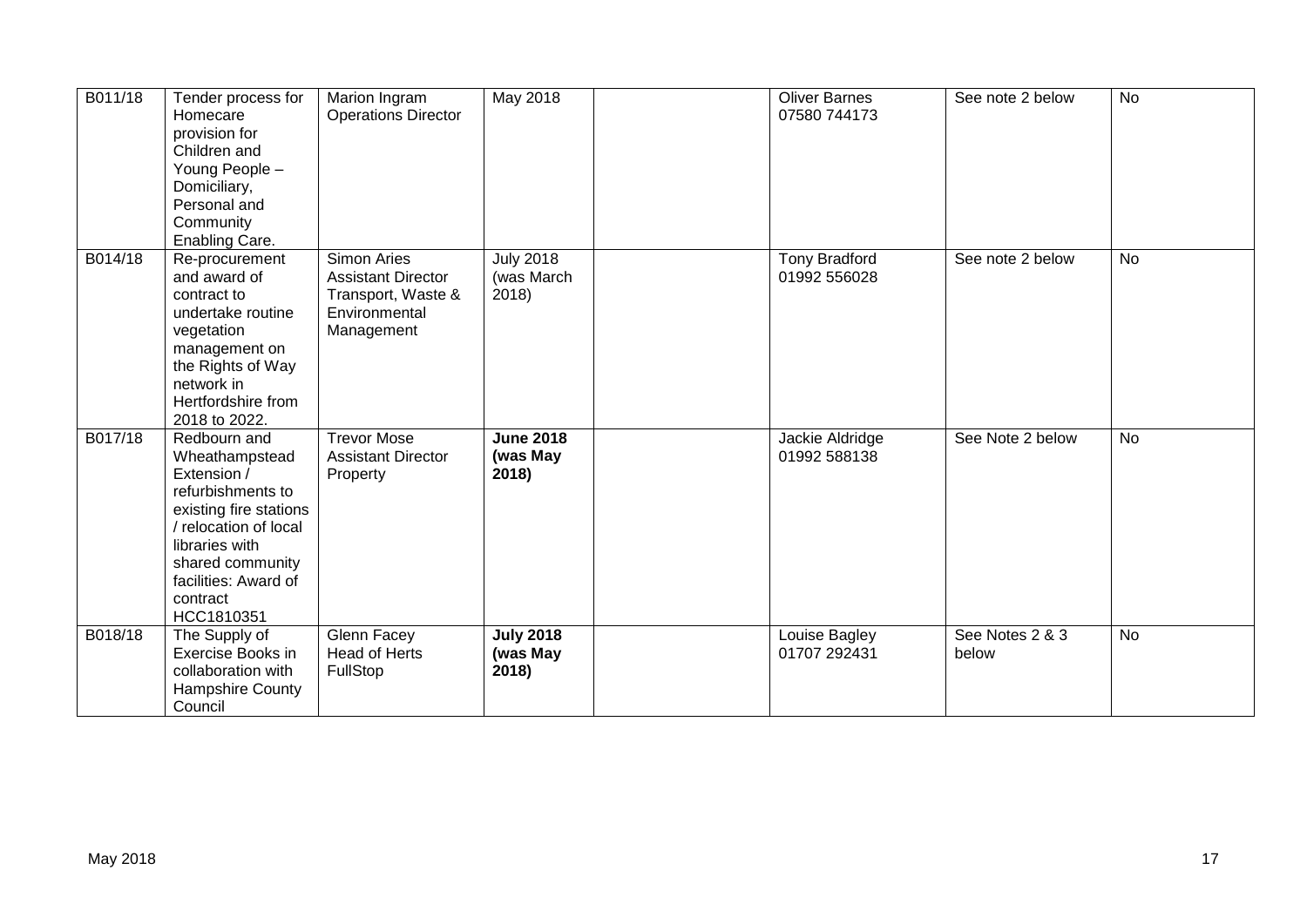| B023/18 | Formal transfer of<br>commissioning<br>responsibility for<br>Tier 2 Plus<br>enuresis to the<br>clinical<br>commissioning<br>groups for<br>Hertfordshire             | Jim McManus<br>Director of Public<br>Health                                                            | <b>May 2018</b><br>(was April<br>2018) |                                                         | <b>Jim McManus</b><br>01438 845389    | Guidance from the<br>Department for<br>Health | <b>No</b> |
|---------|---------------------------------------------------------------------------------------------------------------------------------------------------------------------|--------------------------------------------------------------------------------------------------------|----------------------------------------|---------------------------------------------------------|---------------------------------------|-----------------------------------------------|-----------|
| B025/18 | <b>Young Carers</b><br>Support Service -<br>Award of contract                                                                                                       | <b>Lindsey Edwards</b><br>Interim Assistant<br><b>Director Services for</b><br>Young People            | <b>May 2018</b><br>(was April<br>2018) |                                                         | <b>Ruth Fennemore</b><br>01462 844417 | See Note 2 below                              | <b>No</b> |
| B026/18 | Whether to<br>exercise option to<br>acquire land at<br>west of Royston                                                                                              | Owen Mapley<br>Director of<br>Resources                                                                | <b>May 2018</b><br>(was April<br>2018) |                                                         | <b>Emily White</b><br>01992 588159    |                                               | No        |
| B027/18 | Future of the old<br>fire station, High<br>Street, Ware                                                                                                             | Owen Mapley<br>Director of<br>Resources                                                                | <b>May 2018</b><br>(was April<br>2018) |                                                         | Roger Arbon<br>01992 588052           | Report                                        | <b>No</b> |
| B028/18 | Approval of a policy<br>for discretionary<br>disabled facilities<br>grants and other<br>forms of assistance<br>to enable residents<br>to stay in their own<br>homes | lain MacBeath<br>Director of Adult<br><b>Care Services</b>                                             | May 2018                               |                                                         | Steven Lee-Foster<br>01992 555748     |                                               | <b>No</b> |
| B029/18 | Consultation on<br>revised Local Flood<br>Risk Management<br>Strategy for<br>Hertfordshire                                                                          | <b>Simon Aries</b><br><b>Assistant Director</b><br>Transport, Waste<br>and Environmental<br>Management | May 2018                               | Environment, Planning<br>and Transport Cabinet<br>Panel | Andy Hardstaff<br>01992 556470        | Report to Cabinet<br>Panel                    | <b>No</b> |
| B030/18 | Tender awards for<br>provision of various<br>education coach<br>service contracts<br>starting September<br>2018                                                     | <b>Simon Aries</b><br>Assistant Director,<br>Transport, Waste<br>and Environmental<br>Management       | May 2018                               |                                                         | <b>Matthew Lale</b><br>01992 588633   | See Note 2 below                              | <b>No</b> |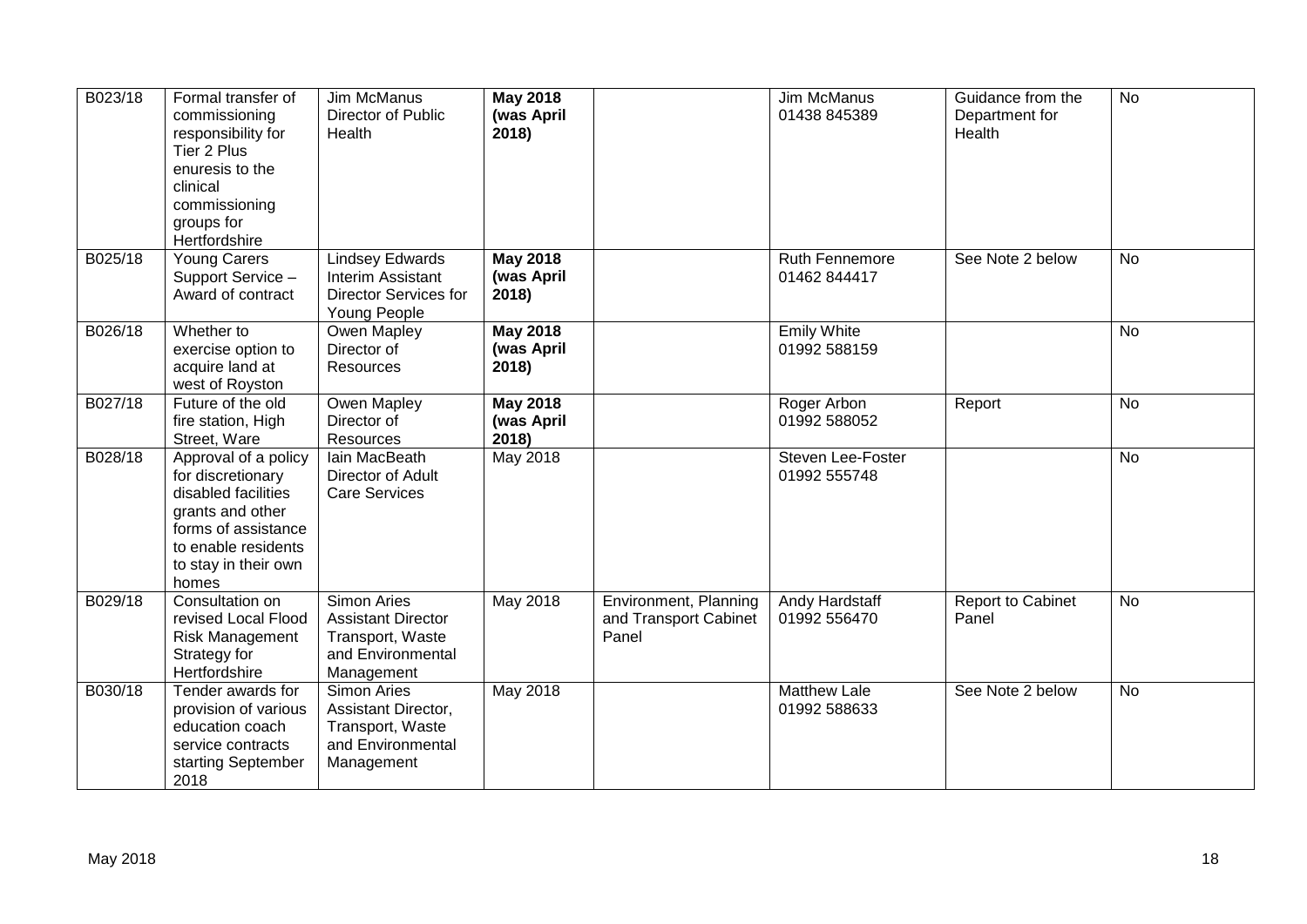| B031/18 | Procurement of<br>support at home for<br><b>Early Supported</b><br>Discharge Service<br>for Stroke<br>(Initial period 20<br>months to 31<br>March 2020, with<br>the option on a 12<br>month extension) | <b>Frances Heathcote</b><br><b>Assistant Director</b><br>Community<br>Commissioning                    | May 2018                              | Patrick Allan<br>01992 556429        | See Note 2 below           | <b>No</b>      |
|---------|--------------------------------------------------------------------------------------------------------------------------------------------------------------------------------------------------------|--------------------------------------------------------------------------------------------------------|---------------------------------------|--------------------------------------|----------------------------|----------------|
| B034/18 | Supply of<br><b>Education Year</b><br>diaries, calendars,<br>planners and<br>calendar year<br>diaries in<br>conjunction with<br>Hampshire County<br>Council                                            | <b>Glenn Facey</b><br><b>Head of Herts</b><br>FullStop                                                 | <b>July 2018</b><br>(was June<br>2018 | <b>Louise Bagley</b><br>01707 292431 | See Notes 2 and 3<br>below | $\overline{N}$ |
| B035/18 | Provision of an all-<br>age drug and<br>alcohol treatment<br>service - Award of<br>contract                                                                                                            | <b>Jim McManus</b><br>Director of Public<br>Health                                                     | <b>July 2018</b>                      | <b>Brian Gale</b><br>01438 843537    | See Note 2 below           | <b>No</b>      |
| B036/18 | Provision of a drug<br>and alcohol<br>community<br>rehabilitation<br>service                                                                                                                           | Jim McManus<br>Director of Public<br>Health                                                            | <b>July 2018</b>                      | <b>Brian Gale</b><br>01438 843537    | Proposal papers            | <b>No</b>      |
| B037/18 | Provision of Art<br><b>Therapy Sessions</b><br>- Award of contract                                                                                                                                     | <b>Lindsey Edwards</b><br>Interim Assistant<br><b>Director Services for</b><br>Young People            | <b>July 2018</b>                      | <b>Nick Phipps</b><br>01442 453655   | See Note 2 below           | <b>No</b>      |
| B038/18 | Contract for the<br>provision of bulking<br>and transfer<br>arrangements for<br><b>Local Authority</b><br><b>Collected Waste</b>                                                                       | <b>Simon Aries</b><br><b>Assistant Director</b><br>Transport, Waste<br>and Environmental<br>Management | <b>July 2018</b>                      | <b>Matthew King</b><br>01992 556207  | See Note 2 below           | $\overline{N}$ |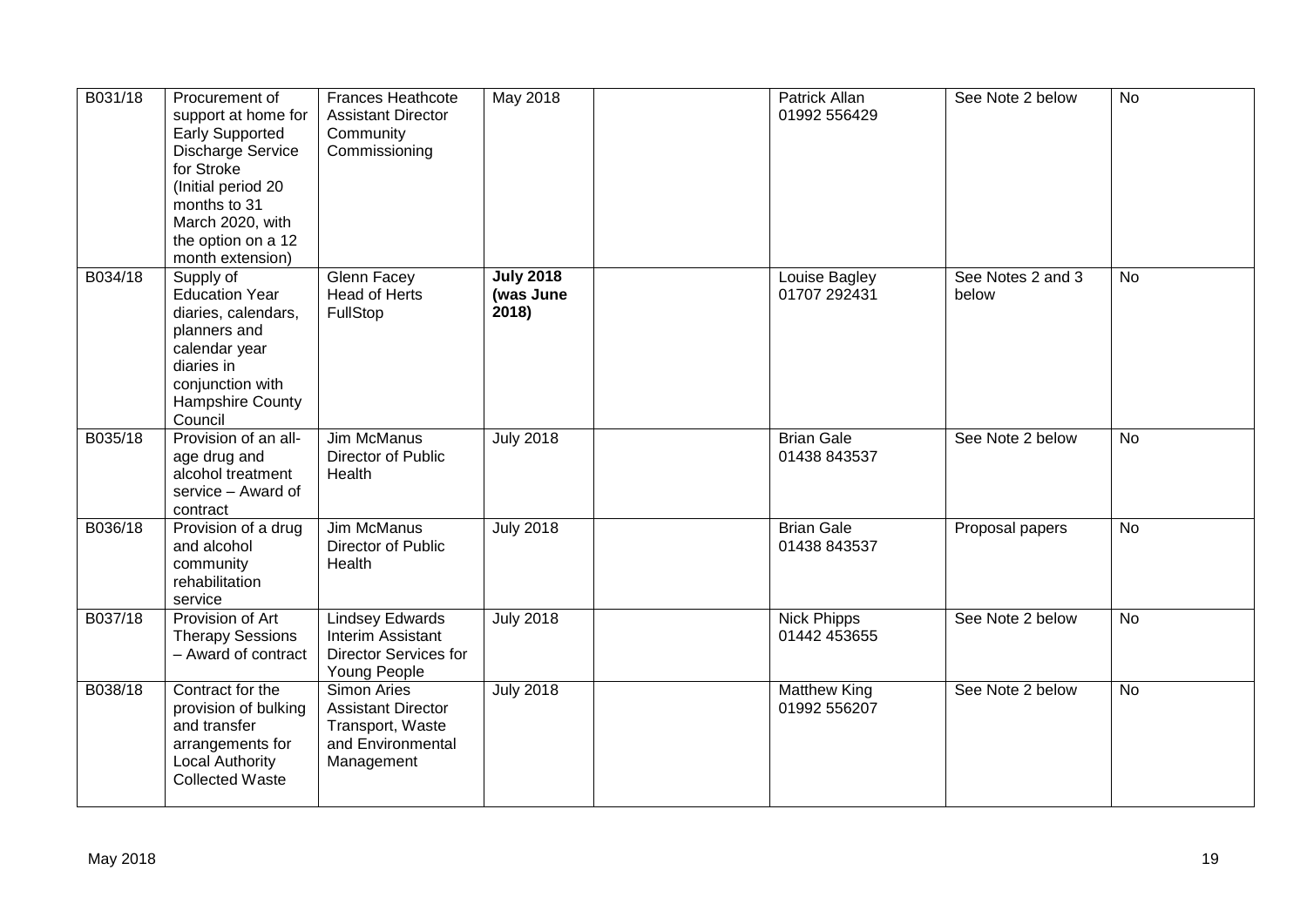| B040/18 | Whether to consult<br>in respect of the<br>proposal to relocate<br>the Primary<br><b>Support Bases</b><br>from the Reddings<br>Primary School to<br>Dacorum<br>Educational<br>Support Centre in<br>Hemel Hempstead<br>and Bowman's<br>School to Links<br>Academy in St<br>Albans | Jenny Coles<br>Director of Childrens<br><b>Services</b>     | Not before<br>3 May 2018              | Debbie Orton<br>01992 588556      |                  | $\overline{N}$ |
|---------|----------------------------------------------------------------------------------------------------------------------------------------------------------------------------------------------------------------------------------------------------------------------------------|-------------------------------------------------------------|---------------------------------------|-----------------------------------|------------------|----------------|
| B041/18 | Extend the contract<br>for the provision of<br>sexual health<br>services                                                                                                                                                                                                         | Jim McManus,<br>Director of Public<br>Health                | May 2018                              | <b>Brian Gale</b><br>01438 843537 | See note 2 below | <b>No</b>      |
| B042/18 | <b>Use of Guardians</b><br>on Hertfordshire<br><b>County Council</b><br>Assets                                                                                                                                                                                                   | <b>Trevor Mose</b><br><b>Assistant Director</b><br>Property | <b>June 2018</b><br>(was May<br>2018) | Mike Evans<br>01992 555634        | See note 2 below | <b>No</b>      |
| B043/18 | Batch 41 Package<br>9 – Window Walling<br>-Strathmore Infant<br>& Nursery School<br>and Moss Bury<br>Primary School &<br>Nursery Award of<br>Contract<br>HCC1810394                                                                                                              | <b>Trevor Mose</b><br><b>Assistant Director</b><br>Property | <b>June 2018</b>                      | Jackie Aldridge<br>01992 588138   | See note 2 below | <b>No</b>      |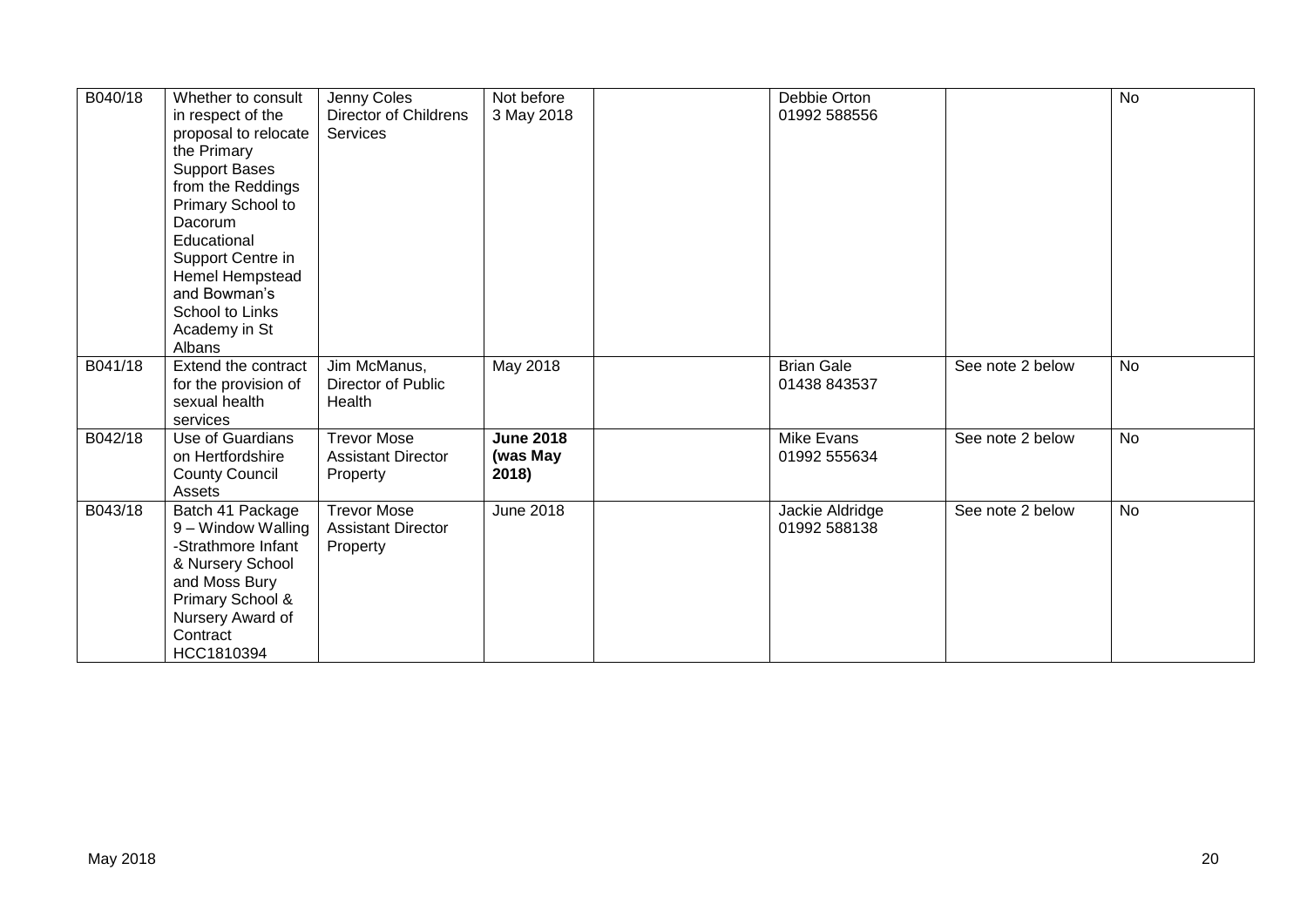| B044/18 | Batch 43 Package<br>1- Window Walling<br>- Bushey Heath,<br>Dewhurst St Mary,<br>Colnbrook and<br>Cassiobury Infant &<br>Nursery School,<br>Swing Gate School<br>Award of contract<br>HCC1810417 | <b>Trevor Mose</b><br><b>Assistant Director</b><br>Property | <b>June 2018</b> | Jackie Aldridge<br>01992 588138 | See note 2 below | <b>No</b> |
|---------|--------------------------------------------------------------------------------------------------------------------------------------------------------------------------------------------------|-------------------------------------------------------------|------------------|---------------------------------|------------------|-----------|
| B045/18 | Batch 43 Package<br>2 - Window Walling<br>- Aycliffe Drive,<br>Pixies Hill, &<br>Redbourn JM<br>School Award of<br>contract<br>HCC1810418                                                        | <b>Trevor Mose</b><br><b>Assistant Director</b><br>Property | <b>June 2018</b> | Jackie Aldridge<br>01992 588138 | See note 2 below | <b>No</b> |
| B046/18 | Batch 44 Package<br>$1 -$ Roofing -<br>Cassiobury Infant &<br>Nursery, Kingsway<br>Infant School<br>Award of contract<br>HCC1810420                                                              | <b>Trevor Mose</b><br><b>Assistant Director</b><br>Property | <b>June 2018</b> | Jackie Aldridge<br>01992 588138 | See note 2 below | <b>No</b> |
| B047/18 | Batch 44 Package<br>2 - Roofing Works<br>- Holwell Primary,<br>Margaret Wix<br>Primary, &<br>Millmead School<br>Award of contract<br>HCC1810421                                                  | <b>Trevor Mose</b><br><b>Assistant Director</b><br>Property | June 2018        | Jackie Aldridge<br>01992 588138 | See note 2 below | <b>No</b> |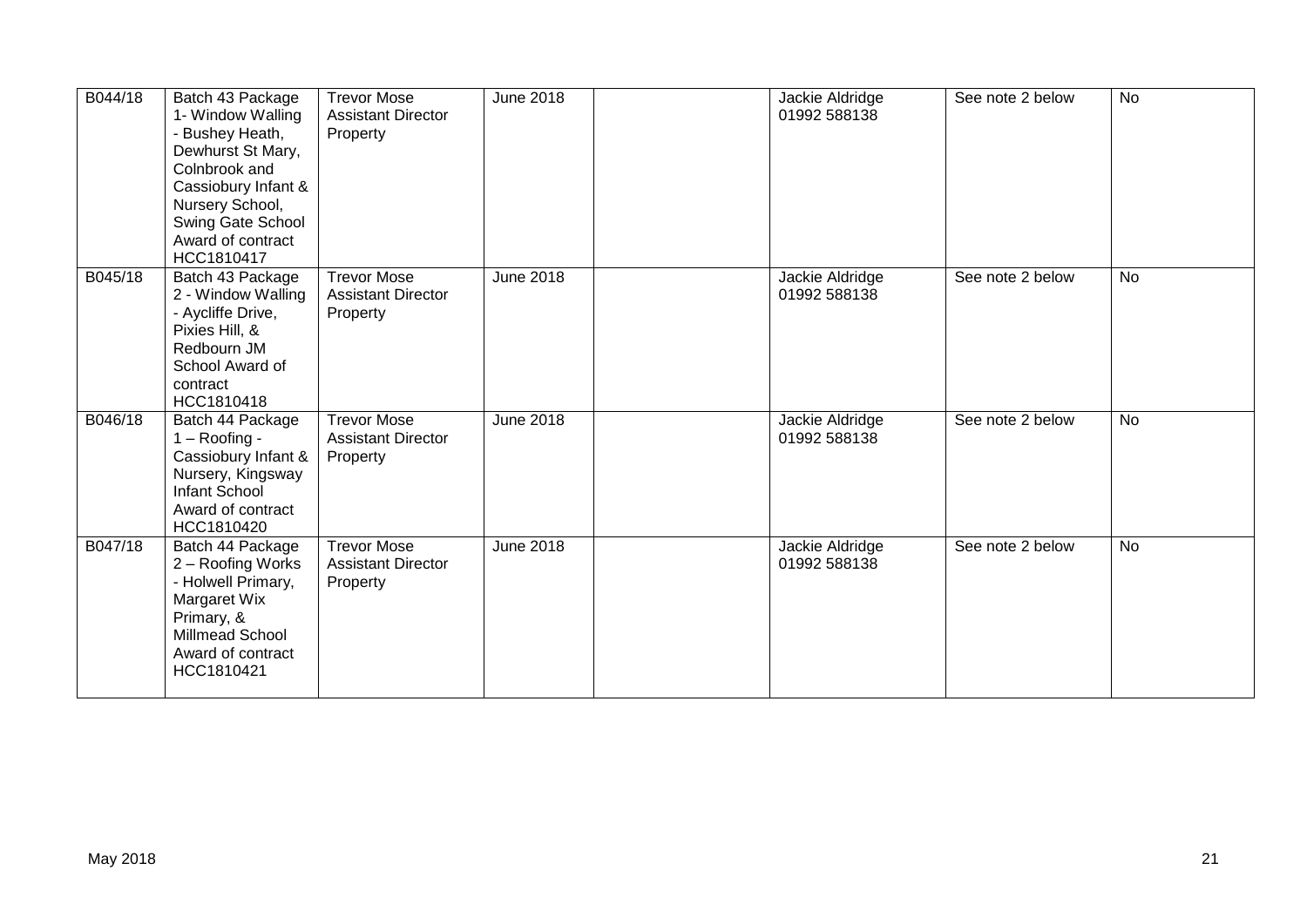| B048/18 | Batch 44 Package<br>3 - Roofing Works<br>- Studlands Rise<br>School & North<br><b>Education Support</b><br>Centre Award of<br>contract<br>HCC1810422                                                                                   | <b>Trevor Mose</b><br><b>Assistant Director</b><br>Property | <b>June 2018</b> | Jackie Aldridge<br>01992 588138     | See note 2 below | <b>No</b>      |
|---------|----------------------------------------------------------------------------------------------------------------------------------------------------------------------------------------------------------------------------------------|-------------------------------------------------------------|------------------|-------------------------------------|------------------|----------------|
| B049/18 | Batch 45 Package<br>1 - Mechanical<br>Works - Watton-at-<br>Stone Primary and<br>Nursery School,<br><b>Wheatcroft Primary</b><br>& Holdbrook<br><b>Primary School</b><br>Award of contract<br>HCC1810423                               | <b>Trevor Mose</b><br><b>Assistant Director</b><br>Property | <b>June 2018</b> | Jackie Aldridge<br>01992 588138     | See note 2 below | <b>No</b>      |
| B050/18 | <b>Blackbird Farm</b><br>Roofing and<br>Asbestos works<br>Award of contract<br>HCC1810464                                                                                                                                              | <b>Trevor Mose</b><br><b>Assistant Director</b><br>Property | <b>June 2018</b> | Jackie Aldridge<br>01992 588138     | See note 2 below | <b>No</b>      |
| B051/18 | Implementing an<br>assistive<br>technology pilot<br>across older<br>people's services to<br>evaluate new digital<br>technologies to<br>support people's<br>independence and<br>increase their<br>ability to stay in<br>their own homes | lain MacBeath<br>Director of Adult<br><b>Care Services</b>  | <b>June 2018</b> | <b>Helen Maneuf</b><br>01438 845502 | Report           | $\overline{N}$ |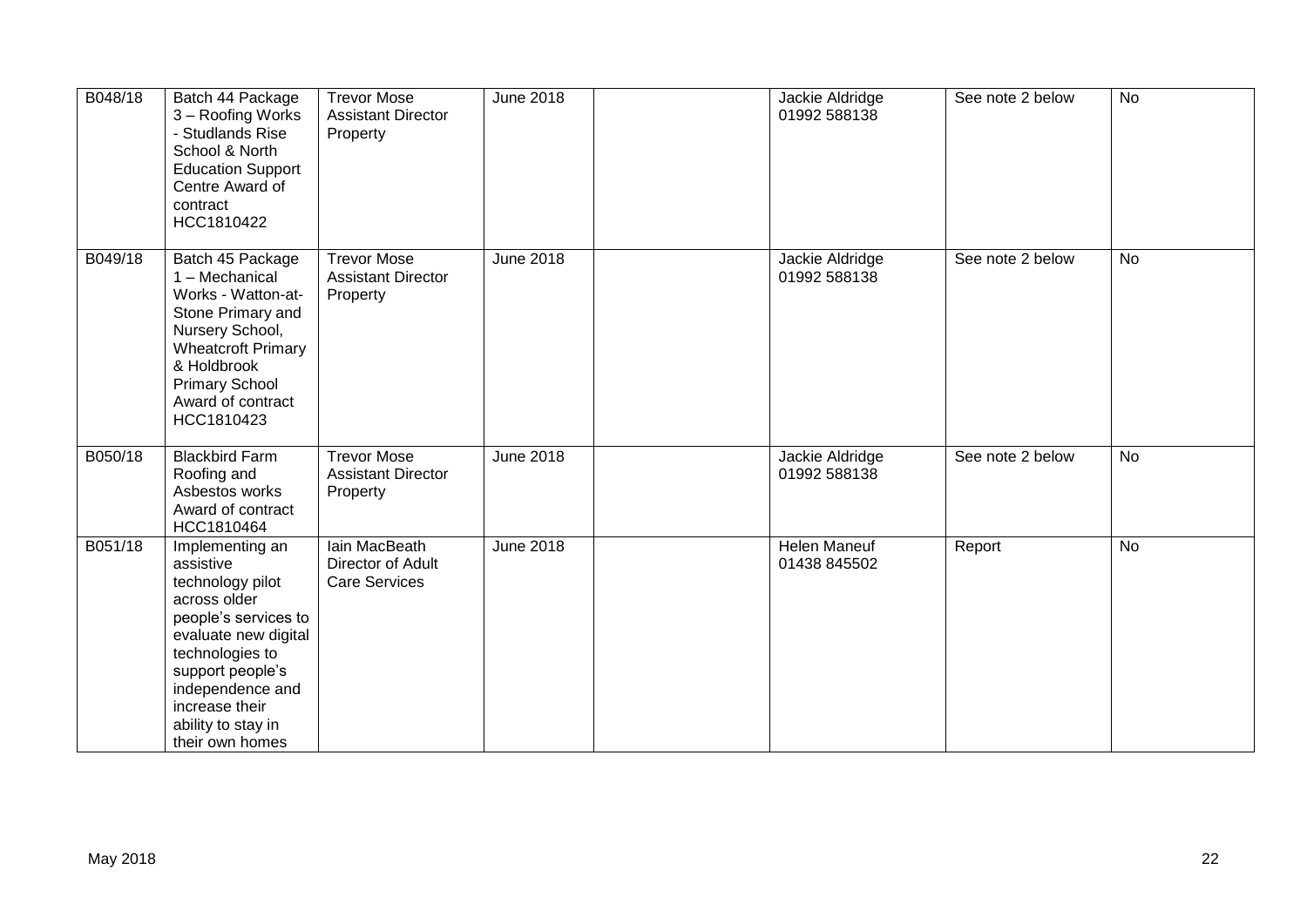| B052/18 | Environmental<br><b>Resource Planning</b><br>Consultancy<br>Framework                                                                       | Simon Aries-<br>Assistant Director -<br>Transport, Waste &<br>Environmental<br>Management   | <b>July 2018</b>          | Matthew King<br>01992 556207      | See note 2 below | No        |
|---------|---------------------------------------------------------------------------------------------------------------------------------------------|---------------------------------------------------------------------------------------------|---------------------------|-----------------------------------|------------------|-----------|
| B053/18 | <b>Nursing Respite</b><br>Hubs - Extension<br>to contract                                                                                   | <b>Frances Heathcote</b><br><b>Assistant Director</b><br>Community<br>Commissioning         | Not before<br>26 May 2018 | Justin Masterson<br>01438 843734  | <b>Report</b>    | <b>No</b> |
| B054/18 | <b>Providing support</b><br>in people's homes<br>(Spot<br><b>Accreditation</b><br>extension to<br>contracts -<br>Countywide)                | <b>Frances Heathcote</b><br><b>Assistant Director,</b><br><b>Community</b><br>Commissioning | <b>June 2018</b>          | Daisy Sanghera<br>01438 843391    | Report           | <b>No</b> |
| B055/18 | <b>Building Cleaning</b><br>Service for<br>Stanborough<br>School - Welwyn<br>Garden City -<br><b>Award of contract</b>                      | <b>Glenn Facey</b><br><b>Head of Herts</b><br><b>FullStop</b>                               | <b>June 2018</b>          | <b>Kean Booth</b><br>01707 292390 | See note 2 below | <b>No</b> |
| B056/18 | <b>Building Cleaning</b><br><b>Service for</b><br><b>Rickmansworth</b><br><b>Academy - Award</b><br>of Contract                             | <b>Glenn Facey</b><br><b>Head of Herts</b><br><b>FullStop</b>                               | <b>June 2018</b>          | <b>Kean Booth</b><br>01707 292390 | See note 2 below | <b>No</b> |
| B057/18 | Approval for the<br>Award of the<br><b>Targeted</b><br><b>Parenting</b><br><b>Framework</b>                                                 | <b>Sally Orr</b><br><b>Head of Family</b><br><b>Services</b><br>Commissioning               | <b>June 2018</b>          | <b>Lucy Sims</b><br>01992 588539  | See note 2 below | <b>No</b> |
| B058/18 | <b>Providing support</b><br>in people's homes<br>(spot<br>accreditation<br>framework - East<br>Herts & Watford)<br><b>Award of contract</b> | <b>Frances Heathcote</b><br><b>Assistant Director,</b><br><b>Community</b><br>Commissioning | <b>July 2018</b>          | Daisy Sanghera<br>01438 843391    | See note 2 below | <b>No</b> |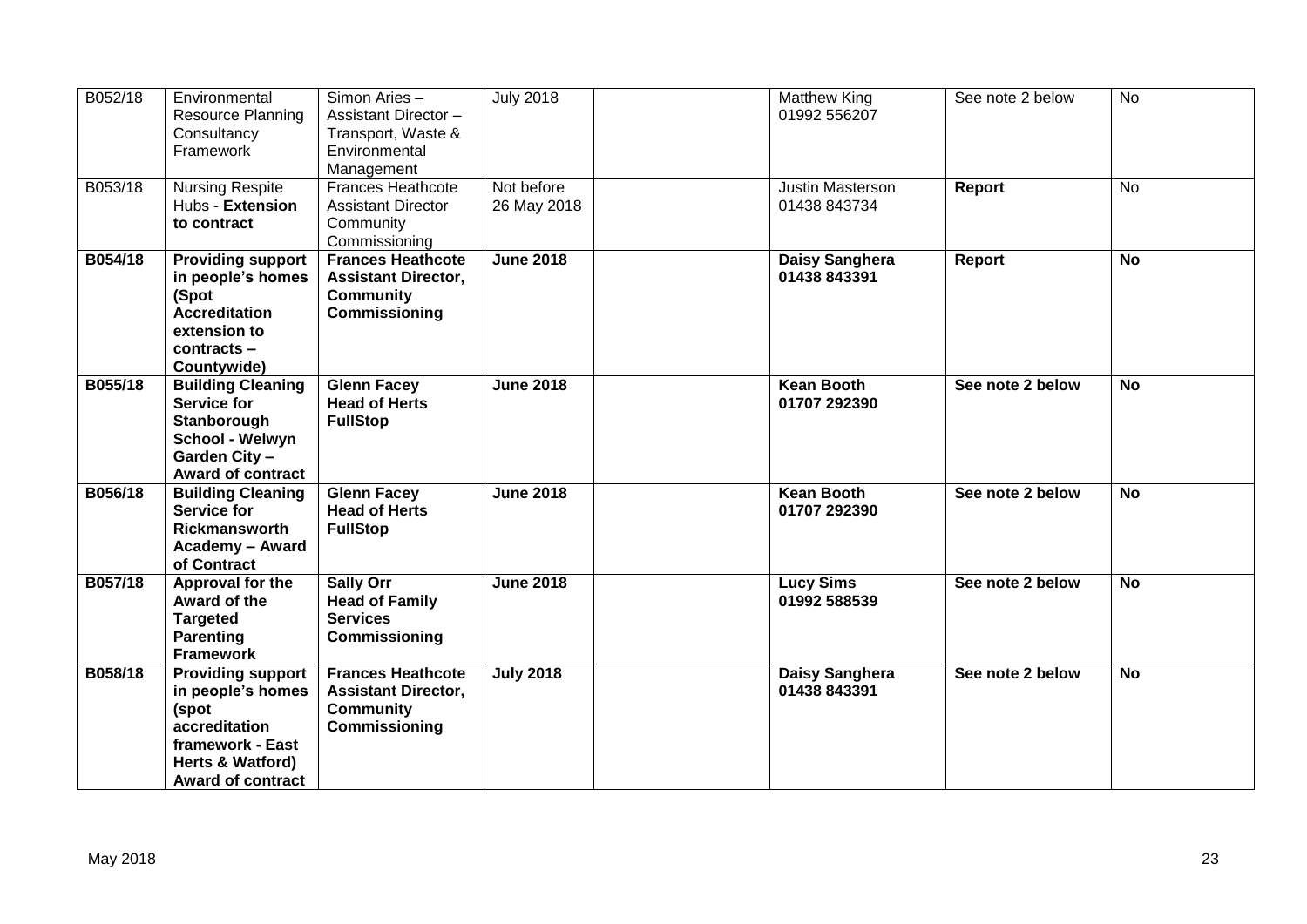# **Notes:**

- 1. CBC contract = on behalf of 17 local authority members of the Central Buying Consortium<br>2. Quality and price evaluation derived from tenderers' submissions (which may contain exen
- 2. Quality and price evaluation derived from tenderers' submissions *(which may contain exempt information and if so will not be available for public inspection)* If you have any general enquiries about this Forward Plan - contact Elaine Shell, Democratic Services Manager, 01992 555565 Email: [elaine.shell@hertfordshire.gov.uk](mailto:elaine.shell@hertfordshire.gov.uk)
- 3. Collaborative contract with one or more authorities (not a CBC contract)
- 4. Part II (due to 'Information relating to the financial or business affairs of any particular person (including the Council')".

**KATHRYN PETTITT, CHIEF LEGAL OFFICER**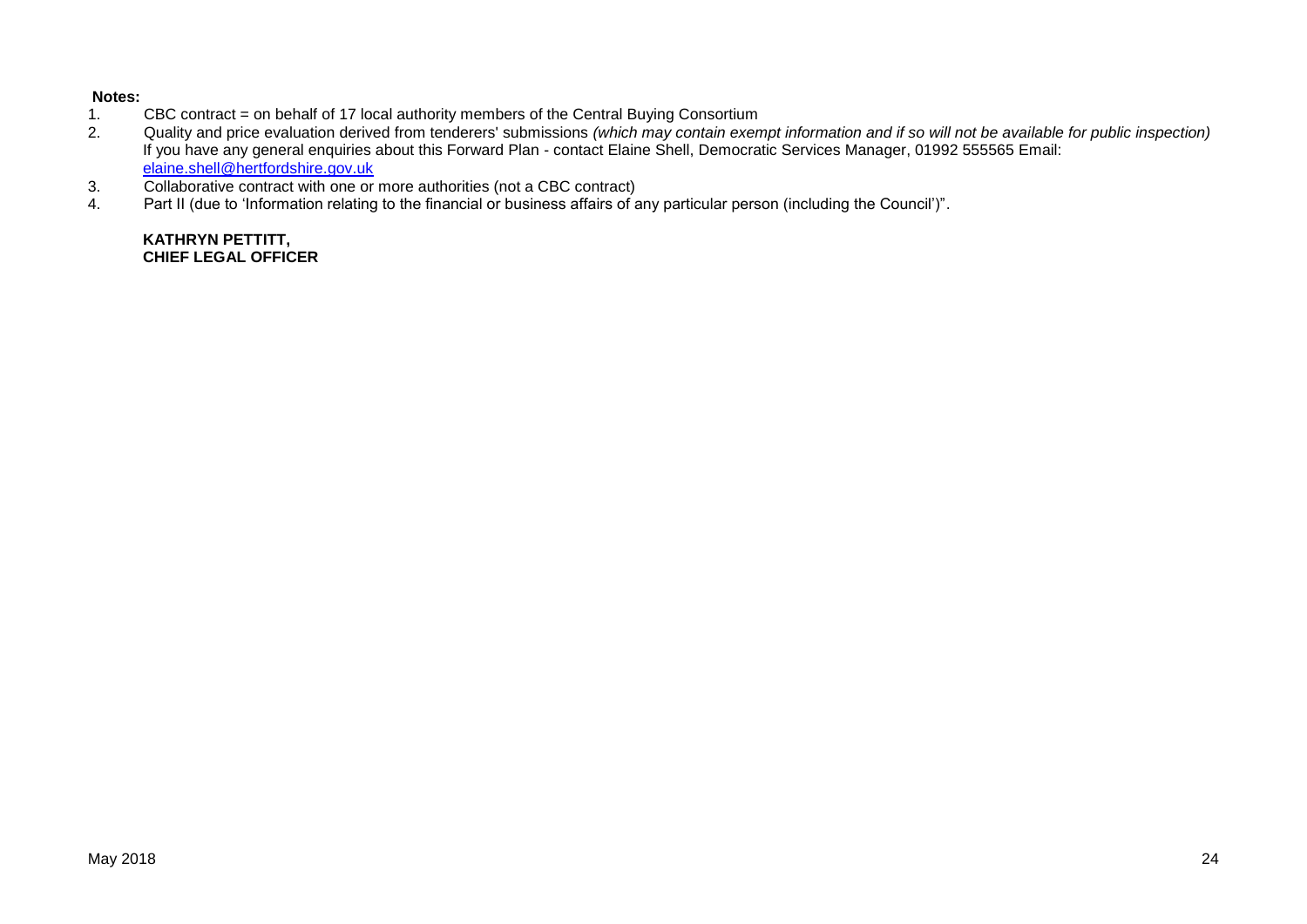

# **Hertfordshire HERTFORDSHIRE COUNTY COUNCIL**

**FORWARD PLAN Notice of (a) key and other decisions likely to be made on behalf of the County Council by Cabinet, (b) key decisions likely to be made on behalf of the County Council by Officers and** 

**(c) decisions on Traffic Regulation Orders likely to be made by Officers on behalf of the County Council in the period 1 June 2018 – 30 September 2018**

# **Published: 4 May 2018**

[Note: Key decisions and other decisions due to be reached in May 2018 but not yet made remain listed (notice of these items was given in the Forward Plan issued on 5 April 2018)]

# **TRAFFIC REGULATION ORDERS**

#### **EAST HERTS & LEA VALLEY**

#### **Broxbourne**

| Location                                              | <b>Proposed Restriction</b>           |
|-------------------------------------------------------|---------------------------------------|
| Dinant Link Road, Hoddesdon                           | 40mph Speed Limit                     |
| Goff's Lane, Goff's Oak                               | Experimental Prohibition of Left Turn |
| Lea/Gordon Roads, Waltham Abbey                       | <b>Waiting Restrictions</b>           |
| Various Roads, Broxbourne/Hoddesdon/Wormley (12 area) | <b>Waiting Restrictions</b>           |
| Various Roads, Cheshunt/Waltham Cross (7 area)        | <b>Waiting Restrictions</b>           |
| Various Roads, Hoddesdon (4 areas)                    | <b>Waiting Restrictions</b>           |

#### **East Herts**

| Location                                            | <b>Proposed Restriction</b>                                   |
|-----------------------------------------------------|---------------------------------------------------------------|
| Park Road, Ware                                     | <b>Waiting Restrictions</b>                                   |
| Cozens Road, Woodley Road, Ware                     | <b>Waiting Restrictions</b>                                   |
| Church Street, Bishop's Stortford                   | <b>Waiting Restrictions</b>                                   |
| South Street, Bishop's Stortford                    | <b>Waiting Restrictions</b>                                   |
| Horns Road, West Street, Hertford                   | Waiting Restrictions, 20mph Speed Limit, Prohibition of Entry |
| Hazel End Road, Farnham Road, Bishop's Stortford    | 40 & 50mph Speed Limits                                       |
| A120 Bishop's Stortford                             | 40mph Speed Limit                                             |
| Tamworth Road, Hertford                             | <b>Waiting Restrictions</b>                                   |
| Ermine Street, Buntingford                          | Waiting Restrictions, Road Humps, 30mph speed limit           |
| North Road, Hertford                                | Waiting Restrictions, Loading Bay                             |
| Morbury Avenue, Bishop's Stortford                  | 20mph Speed Limit, Road Humps                                 |
| A1250 Hadham Road, Bishop's Stortford               | 30mph Speed Limit, Pedestrian Crossing                        |
| Rye Street, Bishop's Stortford                      | Road Humps, Pedestrian Crossing                               |
| Pegs Lane, Hale Road, Hertford                      | <b>Waiting Restrictions</b>                                   |
| Various Roads, Ware & Stanstead Abbotts (3 areas)   | <b>Waiting Restrictions</b>                                   |
| Various Roads, Hertford (3 areas)                   | <b>Waiting Restrictions</b>                                   |
| Various Roads, Buntingford (2 areas)                | <b>Waiting Restrictions</b>                                   |
| Various Roads, Puckeridge                           | 7.5 Tonne Weight Limit                                        |
| Pound Lane, Hunsdon                                 | <b>Waiting Restrictions</b>                                   |
| Maltings Lane, Much Hadham                          | Prohibition of Driving, Prohibition of Right Turn             |
| Various Roads, Standon & Much Hadham                | 7.5 Tonne Weight Limit Revocation                             |
| Various Roads, Albury                               | <b>Waiting Restrictions</b>                                   |
| Cambridge Road, Sawbridgeworth and Lawrence Avenue, | <b>Waiting Restrictions</b>                                   |
| <b>Stanstead Abbotts</b>                            |                                                               |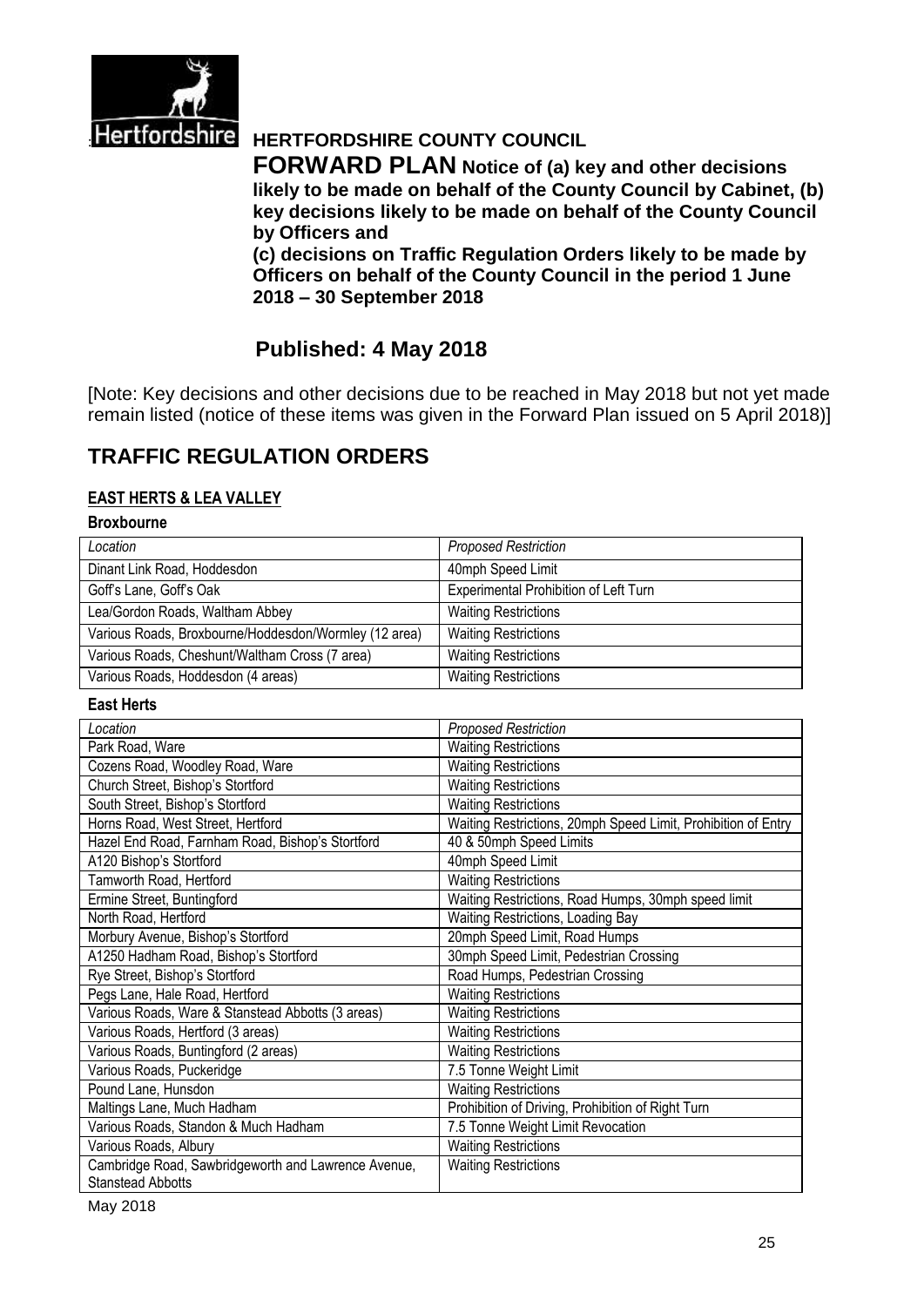| The Wraglings, Dane O'Coys Road, Bishop's Stortford | <b>Waiting Restrictions</b>    |
|-----------------------------------------------------|--------------------------------|
| Plaw Hatch Close, Bishop's Stortford                | <b>Waiting Restrictions</b>    |
| Edmunds Road, Hertford                              | Disabled Persons Parking Place |

# **MID HERTS**

#### **Dacorum**

| Location                                             | <b>Proposed Restriction</b>              |
|------------------------------------------------------|------------------------------------------|
| Various Roads, Tring                                 | 20mph Speed Limit                        |
| Chesham/Newhouse Roads etc, Kings Langley            | <b>Waiting Restrictions</b>              |
| Wingrave Road, Elizabeth Drive etc Tring             | <b>Waiting Restrictions</b>              |
| Barnacres Road, Belswains Lane etc Hemel Hempstead   | <b>Waiting Restrictions</b>              |
| Bury Road, Hemel Hempstead                           | <b>Waiting Restrictions</b>              |
| Marlborough Rise, Aycliffe Drive etc Hemel Hempstead | <b>Waiting Restrictions</b>              |
| Lime Walk, Sheephouse Road, Hemel Hempstead          | <b>Waiting Restrictions</b>              |
| Tringford Road, Tring                                | 30mph Speed Limit, Waiting Restrictions  |
| Cambrian Way/Malvern Way, Hemel Hempstead            | Road Humps                               |
| Sunnyhill Road/Melsted Road, Hemel Hempstead         | <b>Waiting Restrictions</b>              |
| Three Cherry Trees Lane, Hemel Hempstead             | <b>Experimental Waiting Restrictions</b> |

#### **St. Albans**

| Location                     | <b>Proposed Restriction</b>                       |
|------------------------------|---------------------------------------------------|
| Various Roads, London Colney | 20mph Speed Limit Zone, Road Humps                |
| Holyrood Crescent, St Albans | Waiting Restriction, Revocation of Parking Places |
| Various Roads, Harpenden     | 20 & 40mph Speed Limits                           |
| Hatfield Road, St Albans     | <b>Parking Place Revocation</b>                   |

### **Welwyn Hatfield**

| Location                                              | <b>Proposed Restriction</b>               |
|-------------------------------------------------------|-------------------------------------------|
| Various Roads, Hatfield                               | 20mph Speed Limit Zone                    |
| Foxes, Foxes Lane, North Mymms                        | Prohibition of Driving                    |
| Beaconsfield Road, Hatfield                           | Waiting Restrictions, Pedestrian Crossing |
| Herns Lane/Daniells/Appletree Way, Welwyn Garden City | <b>Waiting Restrictions</b>               |
| Great North Road, Hatfield Station, Hatfield          | <b>Waiting Restrictions</b>               |
| Various Roads, Hatfield                               | 20mph Zone                                |
| Munster Close, Hatfield                               | <b>Waiting Restrictions</b>               |
| Various Roads, Welwyn Garden City                     | <b>Waiting Restrictions</b>               |

### **NORTH HERTS**

#### **North Herts**

| Location                              | <b>Proposed Restriction</b>                |
|---------------------------------------|--------------------------------------------|
| The Paddock, Hitchin                  | <b>Waiting Restrictions</b>                |
| Offley BOAT 20, Offley                | Experimental Prohibition of Motor Vehicles |
| Various Roads, Hitchin                | <b>Waiting Restrictions</b>                |
| York Way, Royston                     | Waiting Restrictions, Road Humps           |
| Wymondley Road, Pirton Close, Hitchin | <b>Waiting Restrictions</b>                |
| Lower King Street, Royston            | One Way                                    |
| Eastcheap, Leys Avenue, Letchworth    | <b>Restricted Zone</b>                     |
| Charlton Road, Hitchin                | 20mph Speed Limit                          |
| St John's Road, Hitchin               | <b>Waiting Restriction</b>                 |
| Park Lane/Gun Lane, Knebworth         | <b>Waiting Restrictions</b>                |

### **Stevenage**

| ncation<br>cauor.              | . .<br>Restriction<br>roposed |
|--------------------------------|-------------------------------|
| Stevenage<br>ord<br>Road<br>пе | Lane<br>DUS                   |